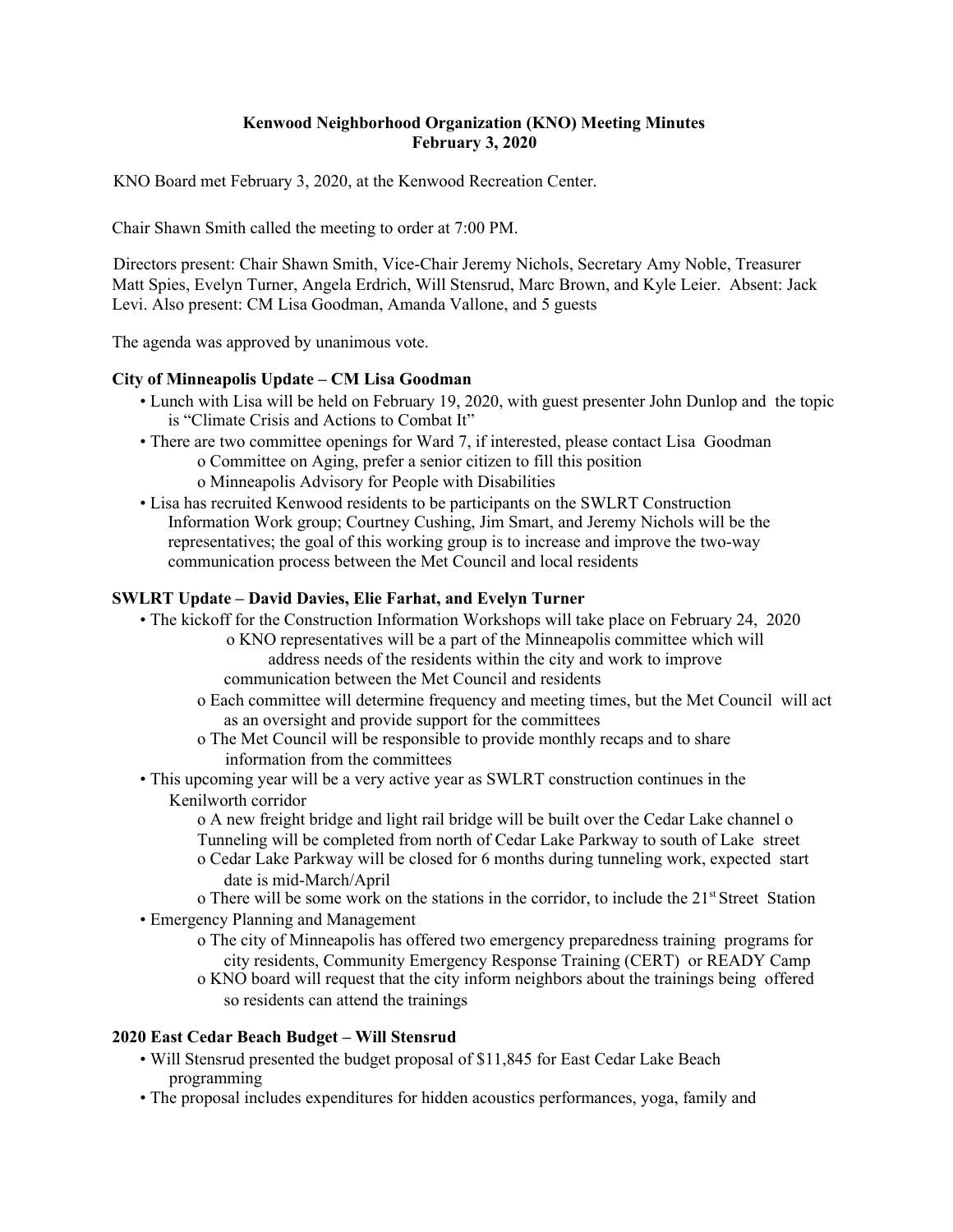neighborhood social gatherings, ArtRageous events, equipment such as beach toys/chairs/plantings, food trucks, and park patrol extra hours

- There are tentative sponsorships for some of the programs by local businesses and the Cedar Lake Park Association
- The budget was passed by unanimous vote

## **Treasurer Update – Matt Spies**

• KNO received \$300 in donations and would like to thank our neighbors for their support • Donations can now be made directly to KNO via PayPal on the KNO website

### **Other Business**

- KNO Annual Report is due to the city by 3/15/20; Shawn Smith will complete the report and the board will review at the March meeting
- LOI/Cedar Lake Master Plan is currently being developed by the park district. A listening session is being planned so the park board can hear feedback from residents. This will take place the week of March 23<sup>rd</sup> with a proposed date of 3/24/20 at the Kenwood Recreation Center
- CAC selection will take place on 2/27/20; Will Stensrud applied

• Board member Amy Noble is moving out of state. The secretary position is open, if anyone is interested in this board position, please email kiaa55405@gmail.com • Board member Matt Spies inquired if anyone is interested in being the KNO Treasurer. If interested, please contact Shawn Smith

Shawn Smith adjourned the meeting at 8:42 PM.

### **KNO Board Priorities 2017-2020**

- Address Southwest Light Rail Issues
- Protect our Lakes/Parks/Environment
- East Cedar Lake Beach Safety
- Support Kenwood Rec Center, School, and Neighborhood Events
- Contract consultant to assist with communication/compliance

# **KNO Board/Volunteer Leads**

- SWLRT Evelyn Turner
- East Cedar Lake Beach Will Stensrud
- In need of Recruiting/Diversity
- Kenwood Schools Marc Brown
- NRP/CPP Amanda Vallone and Jeremy Nichols
- Neighborhood Parks 2020 CAC Larry Moran
- In need of LOI/Environmental Protection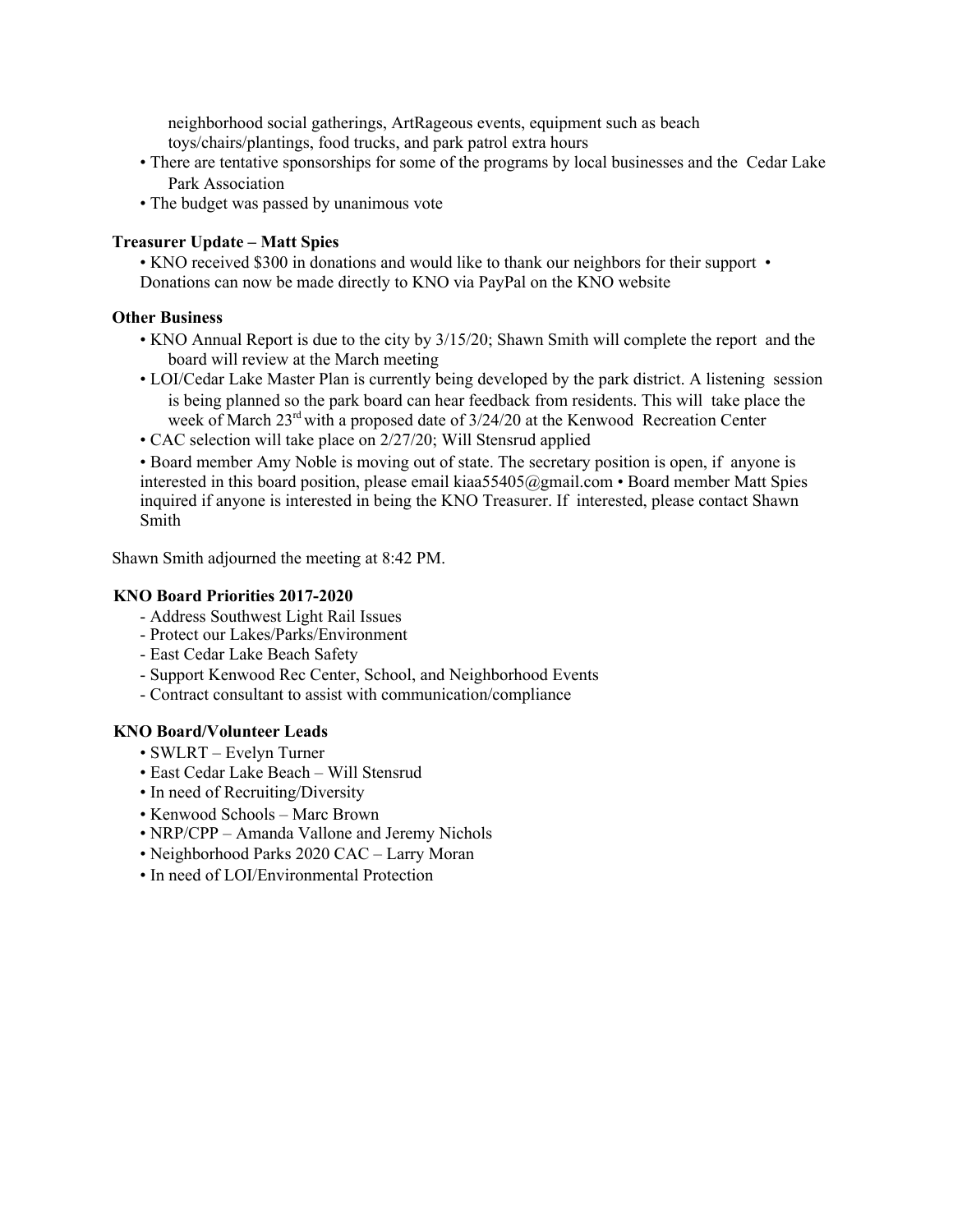# **KNO Monthly Board Meeting @ Kenwood Community Center March 2, 2020**

Chair Shawn Smith called the meeting to order at 7:05pm

Directors present: Chair Shawn Smith, Vice-Chair Jeremy Nichols, Treasurer Matt Spies, Evelyn Turner, Will Stensrud, Angie Erdrich, Jack Levi, Marc Brown, and Kyle Leier. Also present: Melinda Platt; David Davies Absent: CM Lisa Goodman

A motion to approve Amanda Vallone to take minutes in the interim for March and April and to be compensated \$150 as not part of her contracted duties. Will  $2<sup>nd</sup>$  the motion to approve and all were in favor.

# **City Council's Update Report**

## **Lunch with Lisa**

- **Wednesday, March 25** (12:00-1:00)
	- o Terrence Murphy Hall, room 252
	- o **Robert Lilligren:** Native American Community Development Institute

## **COMMITTEE OPENINGS**

- Minneapolis Advisory Committee on Aging (Senior Citizen)
- Minneapolis Advisory Committee on People with Disabilities

### **Public Comments Open on Recommended Neighborhoods 2020 Program**

**Guidelines** • Public comment period runs through April 17

- Comment by attending a meeting or by email, phone, text or mail
	- o Monday, March 9 (6:00-8:00 pm)
		- Urban Research and Outreach Engagement Center (UROC)
			- 2001 Plymouth Ave North
	- o Thursday, April 2 (6:00-8:00 pm)
		- Northeast Park and Recreation Center, Multipurpose room
			- 1530 Johnson Street NE
- Email: Neighborhoods2020@minneapolismn.gov
- Call: 612-673-3737
- Text: 612-518-8743
- Mail: Neighborhood and Community Relations
	- 105 5 th Ave South; Suite 425
	- Minneapolis, MN 55401

# **David Davies, Outreach Coordinator SWLRT Project Update**

 $\cdot$  The first kickoff meeting of the all five cities of the Construction Information Workshop (CIW)\* was held on Monday, February 24<sup>th</sup> and focused mostly on logistics, especially safety regarding construction, implementation, and operation of the SWLRT. \*CIW (Construction Information Workgroup)

· The next CIW meeting will be March 24 at the project office.

· The CIW meetings are designed for participation by CIW members only, but observers will not be turned away.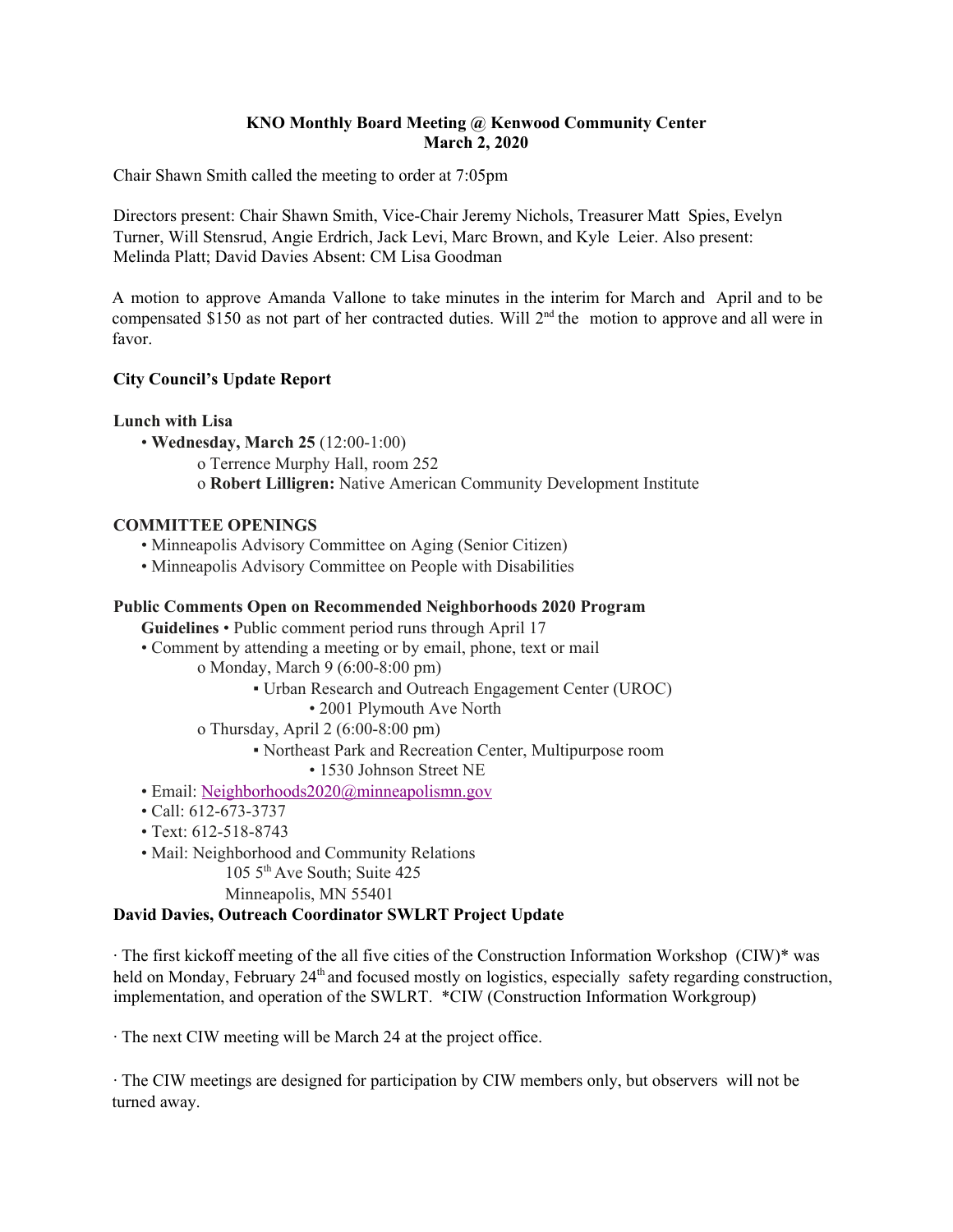- · Dave committed to be the liaison between KNO and the CIW.
- · Dave responded to questions and concerns from board members.

Jeremy Nichols, KNO Board Member is on the CIW as a resident. They will meet once a month early morning. Construction Focus Work Group. People to bring observations, rolling out activities and asking for input on best way to communicate to the residents information on construction milestones and details.

Discussions of safety of the Metro Transit was brought up and we will be working through these issues that were brought up.

Major Activity this coming week: Clearing of Lake Street bridge and between 21<sup>st</sup> and Burnham Rd. with excavating for a soil surcharge.

## **Lake of the Isles/Cedar Lake Master Plan**

- Meeting took place last week with 52 candidates applied. 1 is comprised with outside of the neighborhoods adjacent to the project the other is made up of the 5 neighborhoods including KNO, CIDNA, BRYN MAR,
- Mark Brown, Marc Hotley and Keith Pressing were one of 12 to select committee to select the candidates.
- Linda Mack was appointed on the CAC and Will Stensrud was also chosen as first alternate if anyone in the local slot decide to step down Will will be first. It is critical that the CAC focuses on the impact of LRT along that corridor and the work at the beach, which is why its important that Will be on this committee.
- March  $18<sup>th</sup>$  will approve and make public the CAC. At that point the next meeting dates will be released.
- March 24<sup>th</sup> Community Listening Session at Kenwood Community Center. Keith Pressing has documentation that can be useful and helpful to bring to the table from the last Master Plan that was done at Cedar Lake. Park Board representative would be present to discuss the process and Keith can share the historical perspective of Cedar Lake.
- Possible Survey Monkey to gain input on the Master Plan.

# **KNO 2019 Annual Report**

Motion to approve the Kenwood Neighborhood Organization's 2019 Annual Report by Shawn Smith was motioned with changes and Kyle Leier 2<sup>nd</sup> the motion and all approved. Motion passed.

The KNO 2019 Annual Report will be available on the KNO website to review.

Melinda Pratt – SWHS student introduced herself to the KNO Board. Some of Melinda's interests in being on the KNO Board is to bring a more youthful perspective and to help engage KNO youths in assisting with planning and volunteering at community events within the neighborhood.

Angie made motion to approve Melinda Pratt to join the KNO Board. Mark Brown 2<sup>nd</sup> all in favor. Motion passes.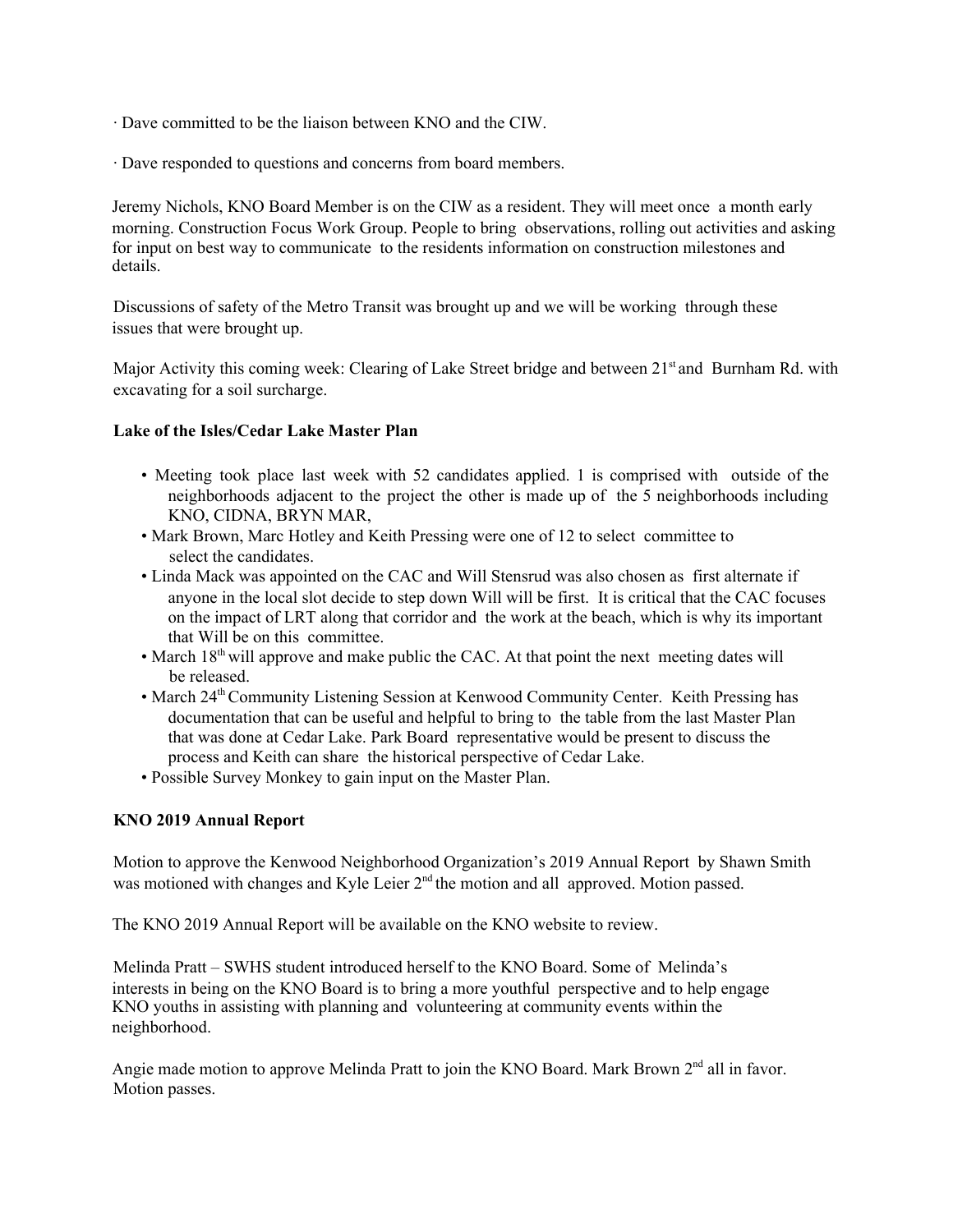## **Treasurer Update – Matt Spies**

Reimburse Angie \$47 for cookies for the Ice Skating Party on Lake of the Isles.

KNO Annual Meeting May  $4<sup>th</sup>$  – Angie will circulate the list of delegating the list of duties.

· There will be a PayPal link on the KNO website for future donations **Other Business** Shawn Smith adjourned the meeting at 8:48pm **Kenwood Neighborhood Organization Board Priorities 2017-2020** - Address Southwest Light Rail Issues - Protect our Lakes/Parks/Environment

- East Cedar Lake Beach Safety

- Support Kenwood Rec Center, School, and Neighborhood Events **KNO Board/Volunteer Leads**

- · SWLRT Evelyn Turner
- · East Cedar Lake Beach Will Stensrud
- · Recruiting/Diversity OPEN
- · Kenwood Schools Marc Brown
- · NRP/CPP Amanda Vallone and Jeremy Nichols
- · Neighborhood Parks 2020 CAC Larry Moran
- · In need of LOI/Environmental Protection OPEN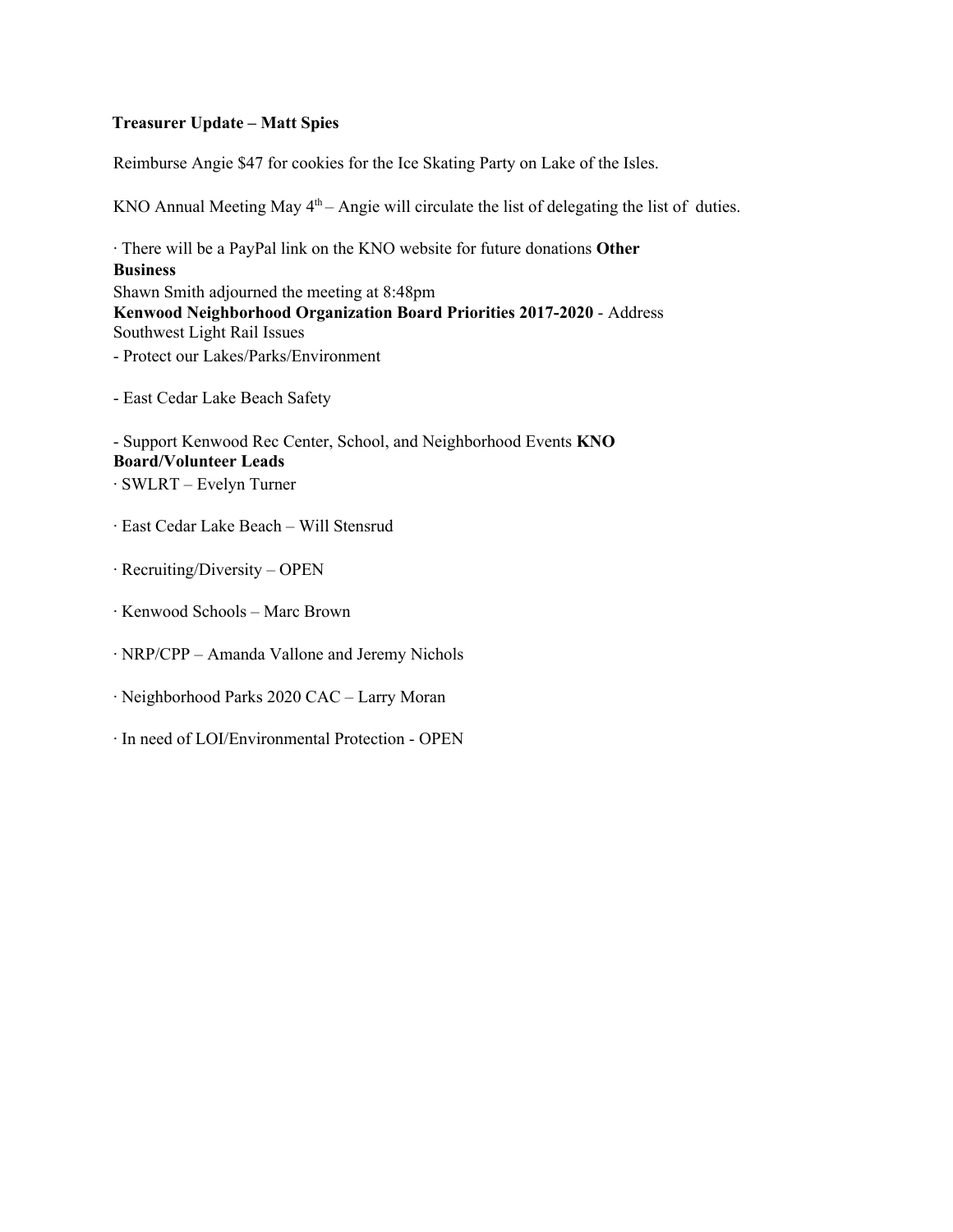### **Kenwood Neighborhood Organization (KNO) Meeting Minutes April 6 th 2020**

KNO Board met via GoTo Meetings Online

Chair Shawn Smith called the meeting to order at 7:01pm. Motion to approve the agenda was granted.

Directors present: Chair: Shawn Smith Treasurer: Matt Spies, Angie Erdrich, Evelyn Turner, Vice Chair Jeremy Nichols, Will Stensrud, Kyle Leier, Marc Brown, Jack Levi, and Melinda Platt. Absent: Marc Holtey Also present: CM Lisa Goodman, Amanda Vallone (minutes), Park Board President Jono Cowgill and Park Police Captain Calvin Noble.

### **City of Minneapolis Update – CM Lisa Goodman**

• No Lunch with Lisa this month

• Yard Waste Collections started on April 6<sup>th</sup> and will continue through November, weather permitting. It is collected by a special truck, not your regular garbage truck. Street Sweeping will begin the week of April  $21<sup>st</sup>$  and go through May  $11<sup>th</sup>$ .

• Property Notice Valuations have been mailed and cover values from 2019. 2020 valuations for 2021 will be impacted by COVID and SWLRT Construction. Contact CM Lisa Goodman if you have questions on your valuation. This is the time to file an appeal if you feel your property tax evaluation does not represent your property actual value.

• Extending the comment deadline to May  $22<sup>nd</sup>$  for the Public Transportation Act. • Tree Trust – There are still trees left at \$25 if you would like to purchase one. Order through https://mpls-tree-sale.myshopify.com/

• COVID Weekly Newsletter is available from the City of Minneapolis. • The City is working on how elections will be conducted if the COVID situation continues.

### **Parks Update: Discussion on social Distancing in parks & trails**

- Park Board has been meeting with MN Health Dept about guidelines and practices. Also looking at what other cities are doing as well. Two main priorities include: #1 Health and Safety #2 Public space for people to go to exercise and be outdoors.
	- Beach closures could change as new data is evaluated. The Park board is taking steps to prevent congregating and virus spread, and has cancelled all public events in the parks such as Rock the Garden. The closures were announced now to avoid hiring summer workers that would not be needed, such as lifeguards.
- Closures include beaches, sport courts, buildings, splash pads, and pools. Restroom and water fountains will remain closed. An ambassador program is being created to manage increased usage of trails and public park spaces, and to educate the public on social distancing. Staff will be transitioned over to these duties….
- Capt Noble Chief Ohotto's duties 100% focused on COVID; Captain Noble has taken on Park Police staff responsibilities. People are permitted to use outdoor spaces even with Stay at Home Orders. Many calls were coming in about ignoring Social Distancing. Citations are not currently being issued and the police are just providing education and encouraging safety measures.
- Park Police are re vamping a new 2-week training program to focus on the basic operations of park properties. Park Police will not displace homeless on park properties as long as crimes are not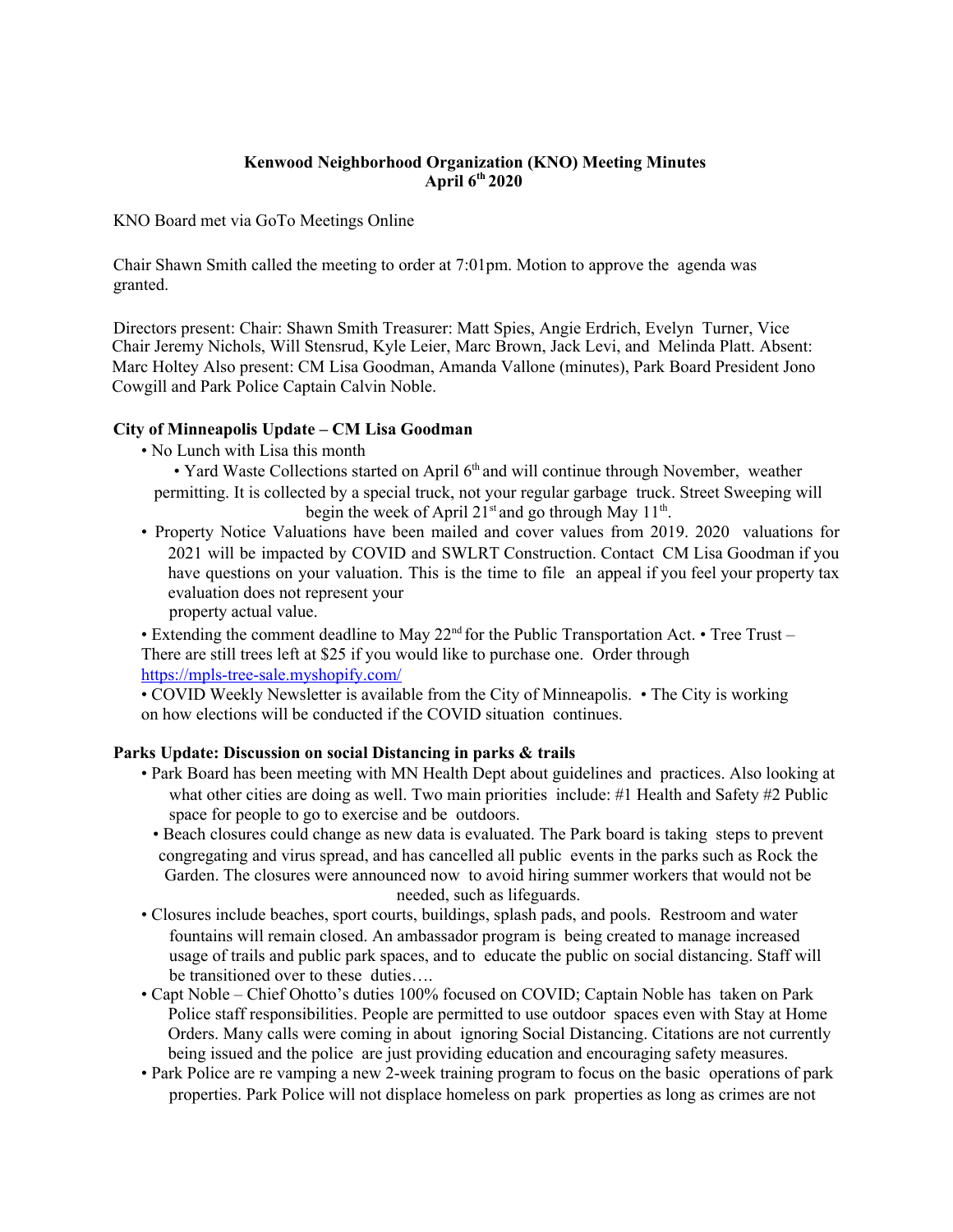being committed and the mental health of a person seems stable.

- Signs to be posted to announce that beaches are closed.
- Closed park areas will not be staffed. People may continue to use the spaces and there will be need some patrol to ensure basic safety.

## **East Cedar Beach Planning**

- KNO has made significant progress on cleaning up the beach and creating family programming. There is concern that progress will be set back if we cannot program and rely solely on policing.
- Jono Cowgill acknowledged concerns about losing progress but recommended cancelling KNO programming through June. KNO will keep the community informed if cancellations are extended.
- KNO will continue a Morning Beach crew to maintain the space through the season.

• Capt. Noble reported:108 incident reports in 2018 and 78 in 2019. • ECB sub-committee will work with Park Police to determine if the \$2500 set aside for overtime needs to be increased by transfer of programming funds. • KNO encourages local residents to help keep the beach free of trash if walking the beach.

# **LOI Parkway Partial Closure**

- The Park Board recently took action to extend closures to sections of Lake of the Isles Parkway and Cedar Lake Parkway. These closures will still allow emergency and delivery access to all sections. Barriers will need to be removed by emergency services to allow access to closed sections.
- (Post Meeting) Fire Chief Fruetel confirmed that his department can operate with the new closures.
- Concerns were expressed for the Park Board to work with the City of Minneapolis to ensure there are safe and signed detours through neighborhoods. Some community members have expressed frustration over increased traffic through neighborhood streets.

### **Nice Ride**

- Concerns were expressed for the Park Board to re-evaluate how Nice Ride will prevent virus spread on the bike sharing program. The Nice Ride website does not have any information on this, only to practice safe distancing.
- President Cowgill shared 2019 Nice Ride Results for Kenwood stations. The average rides/year of any station in the city is 1700. The Horse Fountain station generated 1400 rides, as did the station by Lake of the Isles Church. The dog park station generated 1250 rides. The station at Kenwood Pet Clinic generated 500 rides.
- Nice Ride's website announces a free 30 day membership for Healthcare workers.

### **Neighborhoods 2020 Funding Response**

• Tabled until the May Meeting. KNO stands to lose a significant portion of its city funding in some of the 2020 models. The comment period was extended till July 15.

### **May Annual Meeting Discussion**

- KNO is required by its bylaws to elect its 2020-2021 Board of Directors at the annual meeting, scheduled for May 4<sup>th</sup>.
- KNO is planning to conduct this meeting on GoTo, and not in person. 15 Kenwood Community Members must be present to vote in the new board. The only requirement is that they live in Kenwood.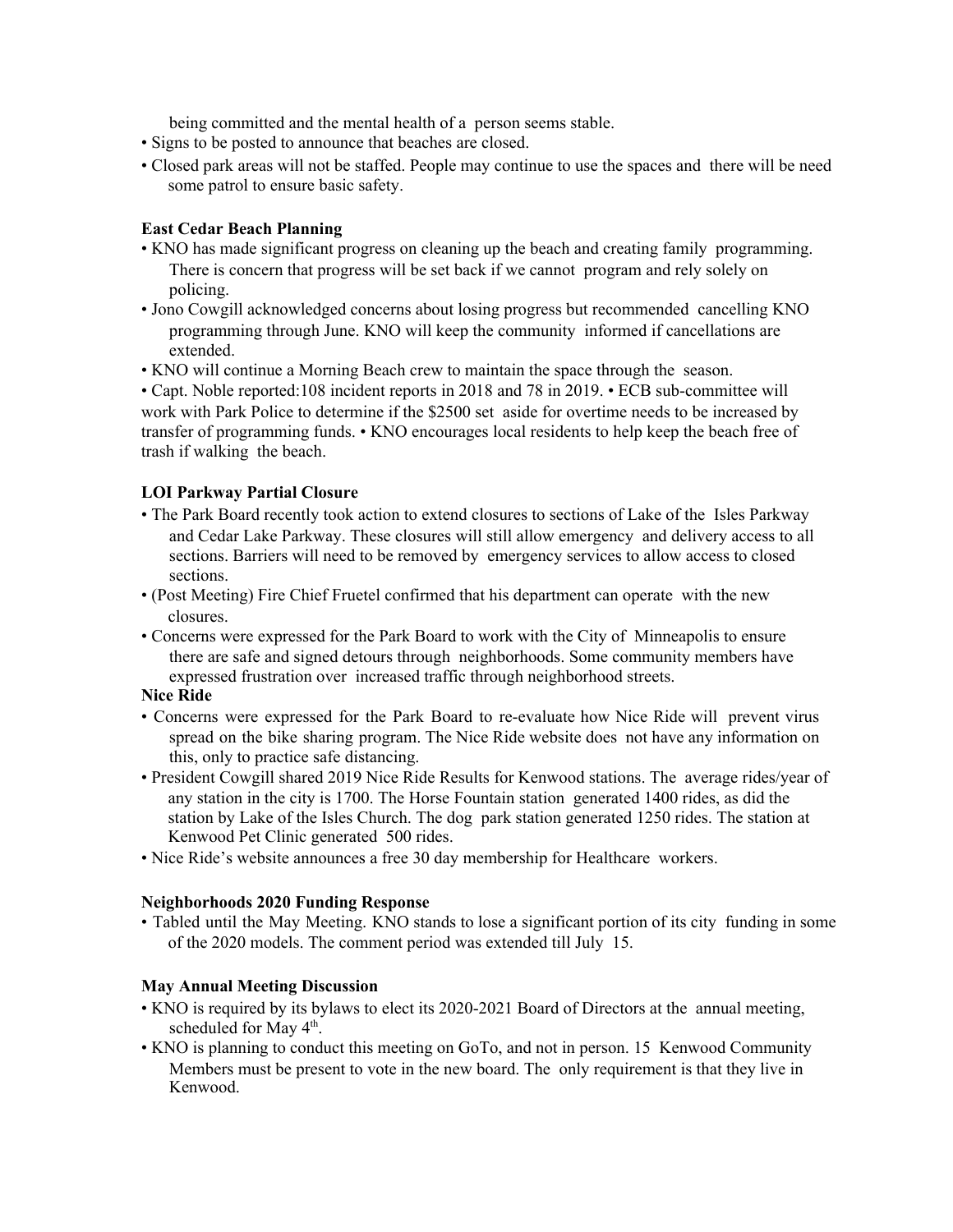### **Treasurer Update – Matt Spies**

• The board approved payment to Contractor Amanda Vallone at the start of the quarter vs at the end of the quarter.

#### **Southwest Light Rail Construction**

- SWLRT was not discussed during the meeting, however an update was provided by David Davies, Outreach Coordinator.
- The Construction Information Workgroup had its first meeting on March 24. The CIW has neighborhood representation and will identify and address concerns relating to construction.
- Vibration in the neighborhood will continue as the Channel Bridge and soil compaction, and will be monitored.

• Current Trail Detours are being reviewed, adjustments may be made in April. Community Members are urged to stay out of the fenced construction areas. • Metro Transit and SWLRT have a hotline to call for updates: 612-373-3933 or you may sign-up for email updates at www.SWLRT.org

Chair Shawn Smith announced he will not be running for re-election for the 2020-2021 board. A new Chair will be needed. He then adjourned the meeting at 8:57PM.

### **Kenwood Board Priorities 2017-2020**

- Address Southwest Light Rail Issues
- Protect our Lakes/Parks/Environment
- East Cedar Lake Beach Safety
- Support Kenwood Rec Center, School, and Neighborhood Events
- Contract consultant to assist with communication/compliance

#### **VOLUNTEER LEADS**

- SWLRT Evelyn Turner
- East Cedar Lake Beach Will Stensrud
- Recruiting/Diversity Aria Christenson
- Kenwood Schools Marc Brown
- NRP/CPP Amanda Vallone
- Neighborhood Parks 2020 CAC Larry Moran
- In need of LOI/Environmental Protection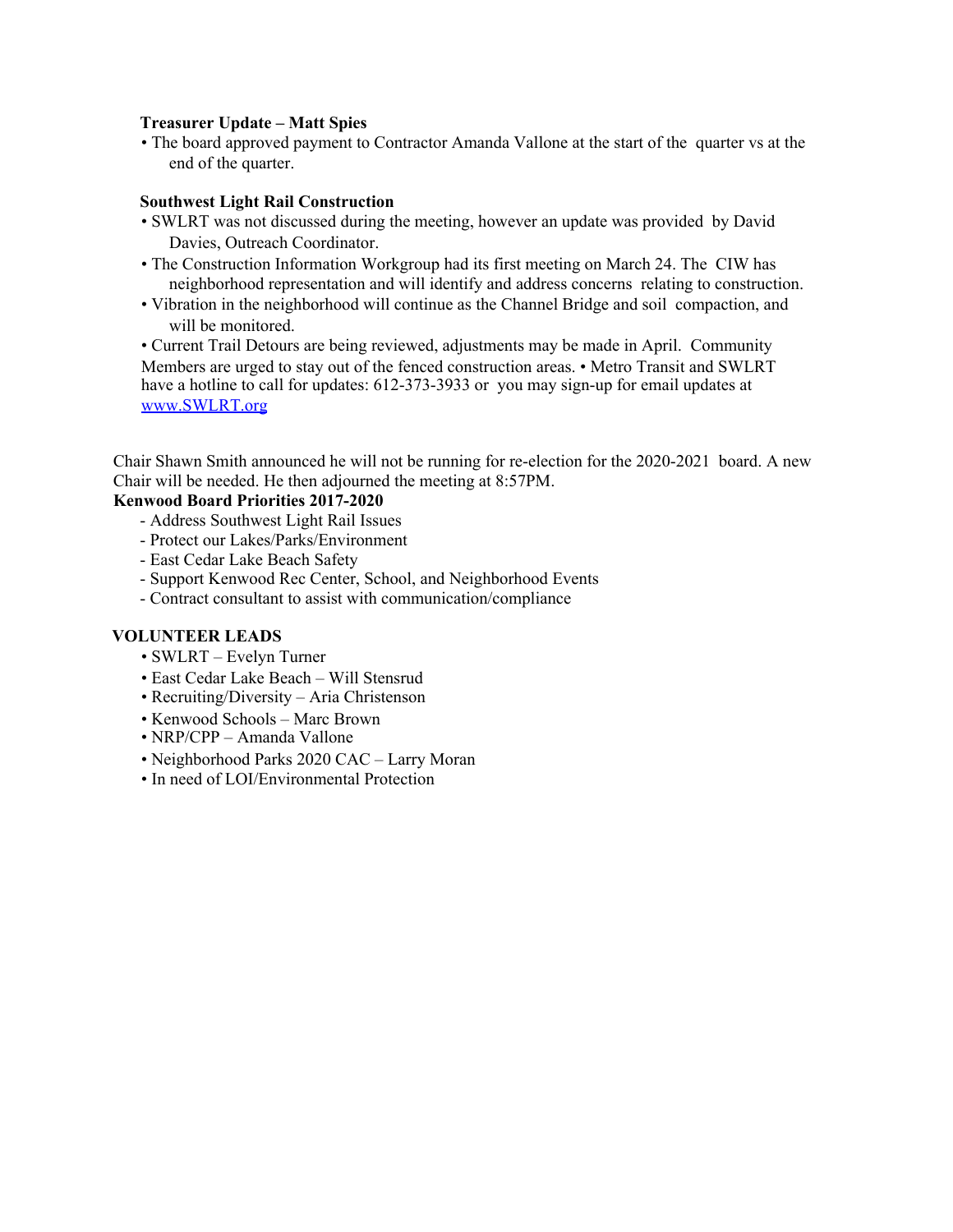# **Kenwood Neighborhood Organization (KNO) Meeting Minutes**

# **May 4, 2020**

KNO Board met May 4, 2020, at the Kenwood Recreation Center.

Chair Shawn Smith called the meeting to order at 7:04pm

Directors present: Chair Shawn Smith, Treasurer Matt Spies, Angie Erdrich, Kyle Leier, Evelyn Turner, Jeremy Nichols, Carl Goldstein, Mark Brown, and Will Stensrud; Absent: Vice-Chair Jeanette Colby and Jack Levi. Also present: Lisa Goodman (CM), Amanda Vallone, and Laura Hoffman from Hennepin County District 3, Eric Larson, Jack Levi, Melinda Platt, Jodi Sprakoh, David Lebedoff, Larry Moran, 4 other neighbors.

# **City Council Member Lisa Goodman, Ward 7**

- Council Member (CM) Goodman's bimonthly newsletter has high readership and an increased number of recipients.
- Yard waste collection began on April 6 and will continue.
- The State Legislature has approved voting-by-mail starting on May 13th. Voters may request their ballots from the Secretary of State.
- Minneapolis is looking for a slate of young election judges, since many older judges will likely not serve because they are more vulnerable to COVID-19. All election judges are paid.
- CM Goodman reminded everyone to complete their Census form.
- The new 20 mph speed limit on City streets has taken effect and speed limit signs will be going up. This is good timing as there has been demonstrated increased excessive speeding under the stay-at-home order.
- Minneapolis Park and Recreation Board (MPRB) parkway closures remain in place as do the City street closed routes.
- CENSUS effort in progress.
- Answered question about KMART site. Re open the street and fairly dense on both sides of the street with retail on the first floor. Money in capital improvement fund will cover the road work. It will take about 4 years to complete.
- Parkways will open before the Cedar Lake Road closure begins for the SWLRT construction.

# **KNO RECAP OF THE YEAR**

• SW Master Plan –Larry Moran was thanked for being a big part in the process of providing feedback from the community on the amenities at Kenwood Park. • Cedar Beach improvements continued with events such as the Music Series, Yoga, Oriole Feeders, and multiple family events that were paid through the CPP funds.

- SWLRT continues to be a top concern. A Safety meeting was held in collaboration with CIDNA in November. KNO will continue to work with the Project Office to communicate with residents about the process.
- Lake of the Isles and Cedar Lake Listening sessions which focused on water quality, nature versus man made features.
- Neighborhoods 2020 Kenwood would receive the minimum amount of CPP as an organization so if we receive any less we would be unable to function at the level we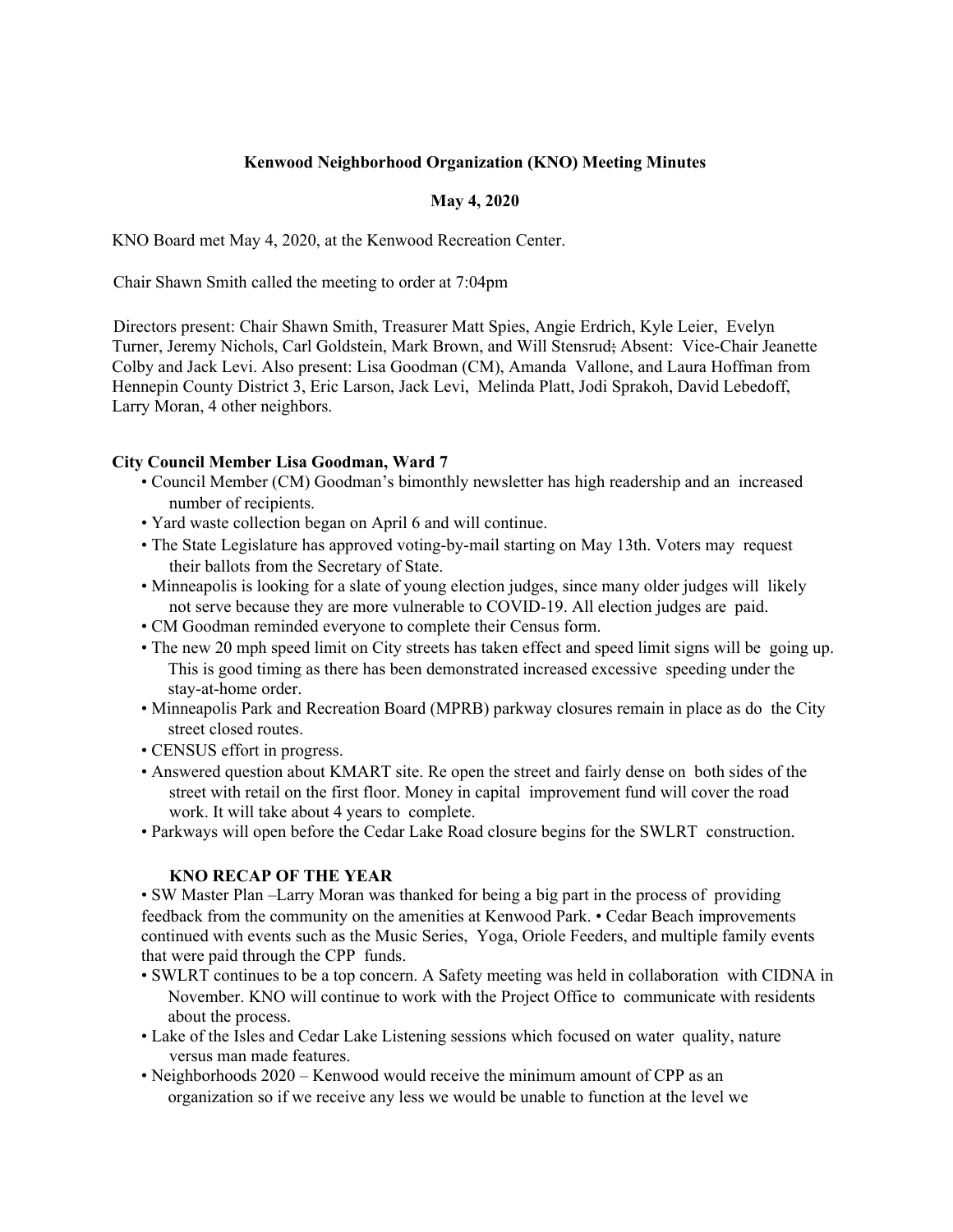currently do now.

#### **KNO Elections**

**May 2020 – 2021 Vote as a slate** Mark Brown - Y Jack Levi - Y Jeremy Nichols - Y Matt Spies - Y Will Stensrud - Y Evelyn Turner - Y Angie Erdich - Y Kyle Leir - Y Melinda Platt -Y

Mary Lewis - Y Krista – Y Lori - Y 2<sup>nd</sup> the initial vote – Jodi

June meeting Officers will be elected – NEED A CHAIR and a Secretary

**Treasurer Update –** No activity this month.

**Website Update –** Please visit our new website at www.kenwoodmpls.org

The meeting was adjourned by Chair Shawn Smith at 8:04pm.

#### **Action Between Meetings - All**

Kenwood Neighborhood Organization Board Priorities 2018-2019

- Address Southwest Light Rail Issues
- Protect our Lakes/Parks/Environment
- East Cedar Lake Beach Safety
- Support Kenwood Rec Center, School, and Neighborhood Events
- Contract consultant to assist with communication/compliance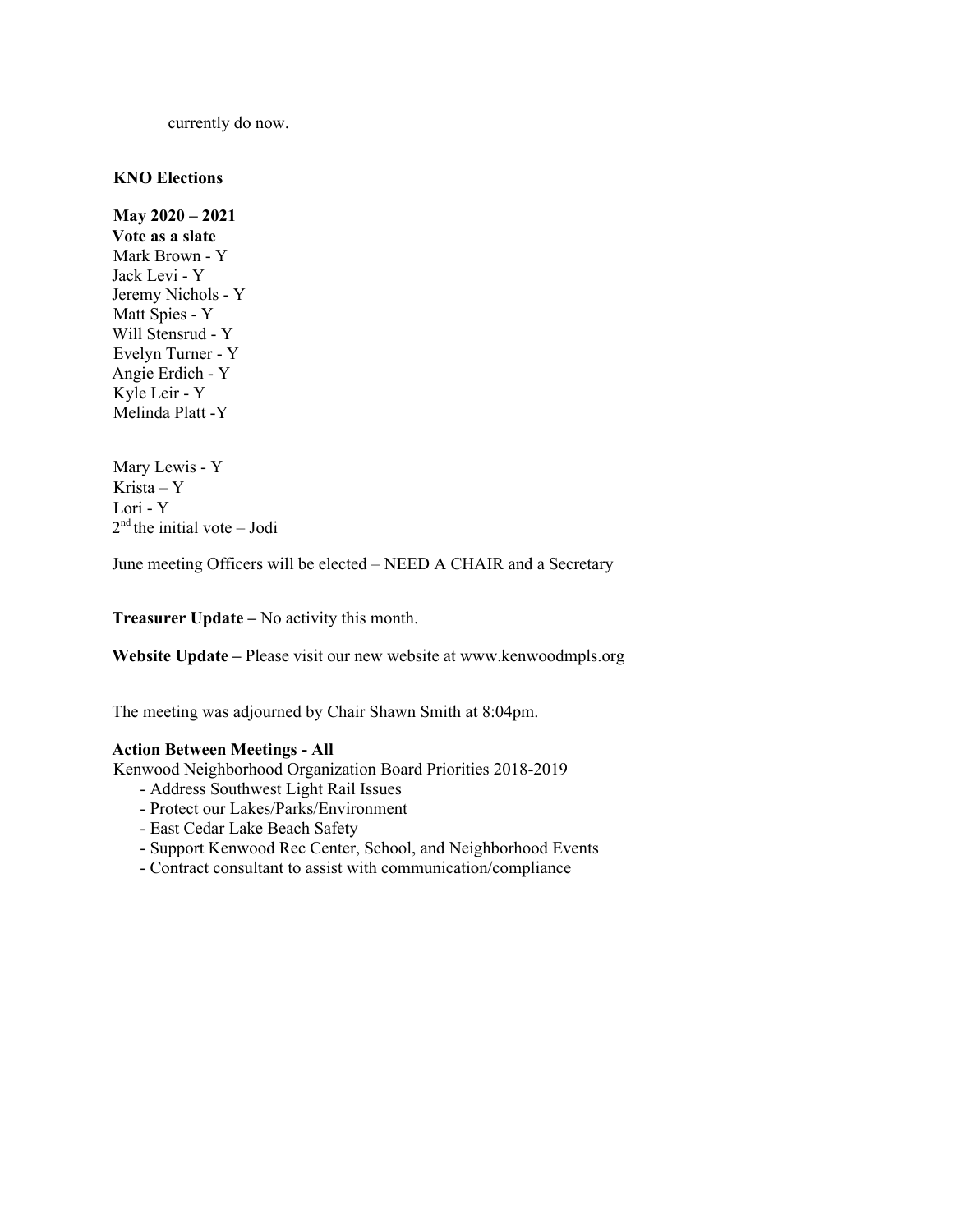#### **Kenwood Neighborhood Organization (KNO) Meeting Minutes June 1, 2020**

KNO Board met via GoTo Virtual Meeting.

Assistant Chair Jeremy Nichols called the meeting to order at 7:05pm

Directors present: Assistant Chair: Jeremy Nichols, Treasurer: Matt Spies, Angie Erdrich, Evelyn Turner, Jack Levi, Mark Brown, Melinda Platt, Shawn Smith, and Will Stensrud Absent: Marc Holtey, Kyle Leir; Also present: Lisa Goodman (CM), Amanda Vallone, David Davies (SWLRT), Jenny Kriha, and Ron W.

#### **KNO Board Officer Elections**

• Nominations were for Mark Brown for Chair, Jeremy Nichols for Vice-Chair and Matthew Spies for Treasurer. There were no nominations for Secretary. Angie Erdrich made motion to elect the slate of nominees and Will Stensrud second. The slate was elected unanimously.

#### **City Council Member Lisa Goodman, Ward 7**

• Under the current affairs of our Community with the killing of George Floyd and concerns around the safety of our City, Lisa opened the discussion up to questions. • Why has the City been slow to respond to calls? The City was cyber attacked and the City has had difficulty responding to calls. Please email your concerns and call using the numbers provided for specific issues. Lisa is not the person to connect with on the current crisis.

- Is the City giving business owners and residents guidance on how to protect themselves and property? The City is not providing guidance to businesses as to whether or not board up. The City has provided tips on how to secure and offer safety tips on your property.
- Consider how to support each other if there were no police and National Guard. Being more vigilant will be the new forward path to public safety, as the City will be changing drastically.
- National Guard will be pulling back slowly.

• Amanda Vallone, Kenwood Business Owner met earlier in the day with other business owners on the corner of Penn Ave  $\&$  21<sup>st</sup> to discuss whether or not to board up the businesses. The decision was to not board, as they felt if targeting were to happen with arson it would happen regardless of boards. Discussion of other ways business owners could be pro active on protecting this corner were: 1.) Exchanging phone numbers to keep communicating suspicious activity 2.) Looking into security options 3.) Bringing on a hose in case the fire hydrant would need to be accessed and Fire Dept was not able to respond quick enough. • Can private security be out past curfew? Yes, they can.

• The City is not enforcing curfew arrests, only State Patrols and National Guard are.

• Should KNO continue with their scheduled Art ROCKS Installation in the midst of our City's crisis? Discussion: There is a sense of despair and so creating uplifting activities such as this socially distanced collaboration event with Kenwood School, the Kenwood Neighborhood Organization and

ARTrageous Adventures may be something families need right now during these very stressful

times.

• Is there a plan for another mass testing of COVID? Not at this time. The City has completely shifted to the unrest of the community and police reform. • Masks in all indoor space in the City are highly encouraged. PLEASE CONTINUE TO WEAR MASKS during this pandemic.

• CM Goodman reminded everyone to complete their Census form.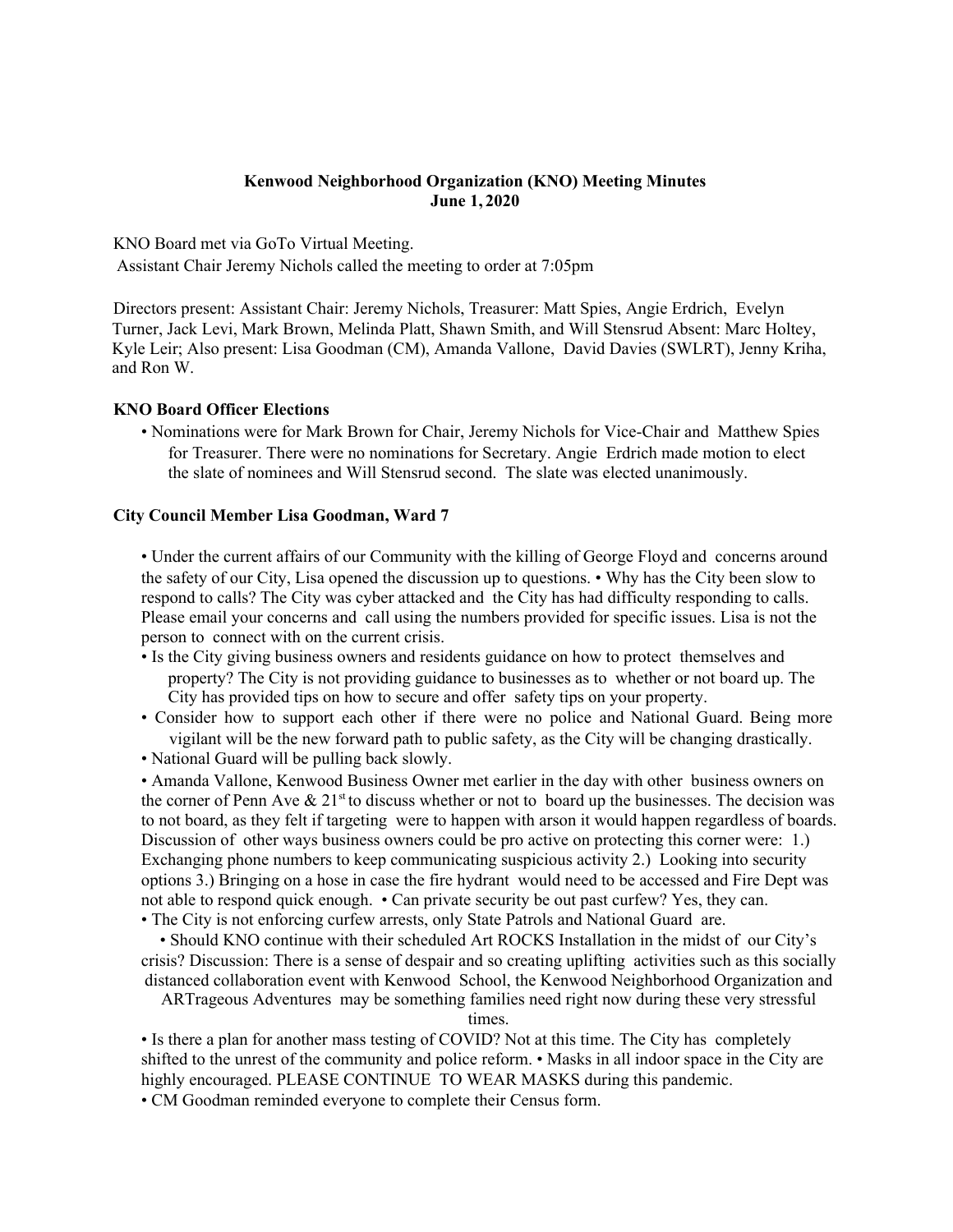#### **SW LRT Construction Update – David Davies**

- Contractor is meeting regularly for safety concerns relating to the current affairs near construction sites.
- Closure of Cedar Lake Parkway Proposed a short term closure for vehicles to remove abandoned freight rails to install the sheeting beginning July  $6<sup>th</sup> 12 - 16$  days. Provides flexibility for Contractor to be able to continue progress of tunnel construction to north
	- o Option 1 Involves weekend work, 12 days, anticipated to begin Monday July 6 to Friday July 17; weekend work hours are proposed for 9am-6pm

o Option 2 – Without weekend work, 16 days anticipated to begin Monday July 6 and end Tuesday July 21. Normal construction hours would apply; 7am-6pm o Affected area of closure: Intersection of Sunset to just west of Xerxes Ave S. o Pedestrian and bike access would be preserved for duration of closure o Closure would be noticed to general public as early as Friday June 5 in order to provide 30 days of notice to community

• BNSF seems to have tightened up security on their tracks in response to recent unrest. • David Davies will inquire with City staff as to status of dumpsters for residential properties on Sheridan  $\&$ other streets during Cedar Lake Parkway closure in order to make street as safe as possible for sharing between bikes and cars.

• Other Kenwood construction update: freight track alignment shift at Cedar Lake Channel is upcoming in June.

#### **Cedar Lake Water Quality**

• The Algae Bloom is starting to recede from Cedar Lake and Lake of the Isles. • As the construction work is happening that intersects with any watershed district, the City, the park board, the state, DNR have national regulations for permits. • Testing of water quality has been ongoing. Pumping water and erosion control are the two main activities that are being done with this project. • SWLRT feels quite confident that the bloom was not due to any construction activity. • Is the water quality testing available to the public on a regular basis? David Davies will be looking into this.

### **East Cedar Lake Beach**

- Adjusting expenses from 2k to 4k for Park Patrol this summer.
- We will continue to create engagement at the Beach. The two family events will include the Pirates & Mermaids Scavenger Treasure Hunt and Kenwood Art ROCKS that families can pARTicipate in a socially distanced responsible way.
- Will would like to keep the budget at the 9k to be flexible on what type of engagement activities.
- On Wednesday the Park Board will be voting to re adjust the Park Patrol and not using the MPD for future Park events.

#### **Treasurer Update**

• Preliminary Budget will be sent out to the Board for fiscal year, which ended on May 31<sup>st</sup>. We will discuss next meeting to develop next year's budget. • We can roll forward what was not spent last year with the CPP. • Amanda Vallone was reimbursed for expenses for the Art Rocks Installation. • BOARD VOTE: Jeremy Nichols, brought forth motion to continue to compensate Amanda Vallone \$50 per meeting to record meeting minutes and submit to HLP. This will continue until a Secretary is voted onto KNO and can take over those duties. Matt Spies, 2<sup>nd</sup> the motion and all of KNO board was in favor. Motion passes.

**Website Update –** Please visit our new website at www.kenwoodmpls.org The meeting was adjourned by new KNO Chair at 8:41pm.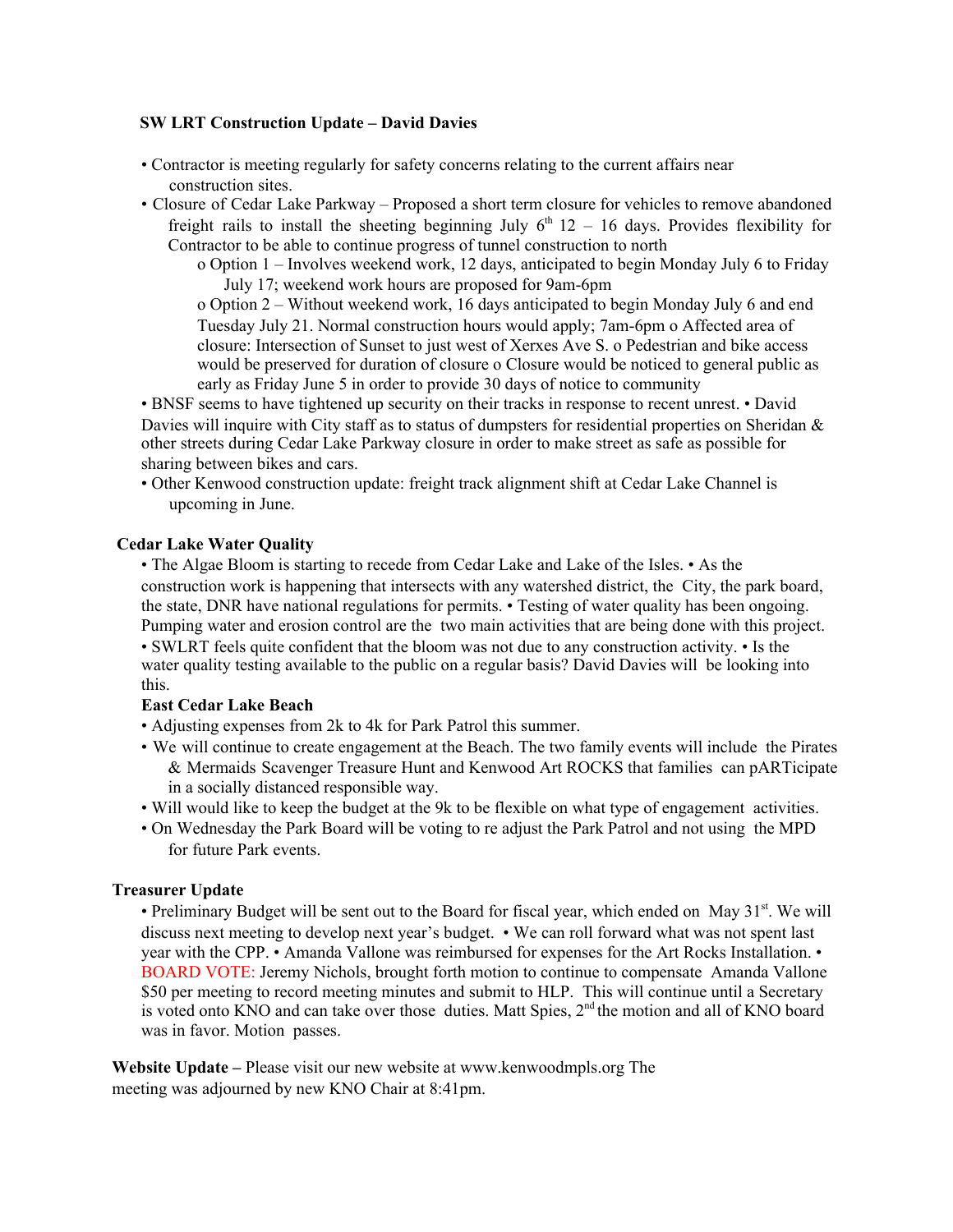# **Action Between Meetings - All**

Kenwood Neighborhood Organization Board Priorities 2020

- Address Southwest Light Rail Issues
- Protect our Lakes/Parks/Environment
- East Cedar Lake Beach Safety
- Support Kenwood Rec Center, School, and Neighborhood Events
- Continue contracting consultant to assist with communication/compliance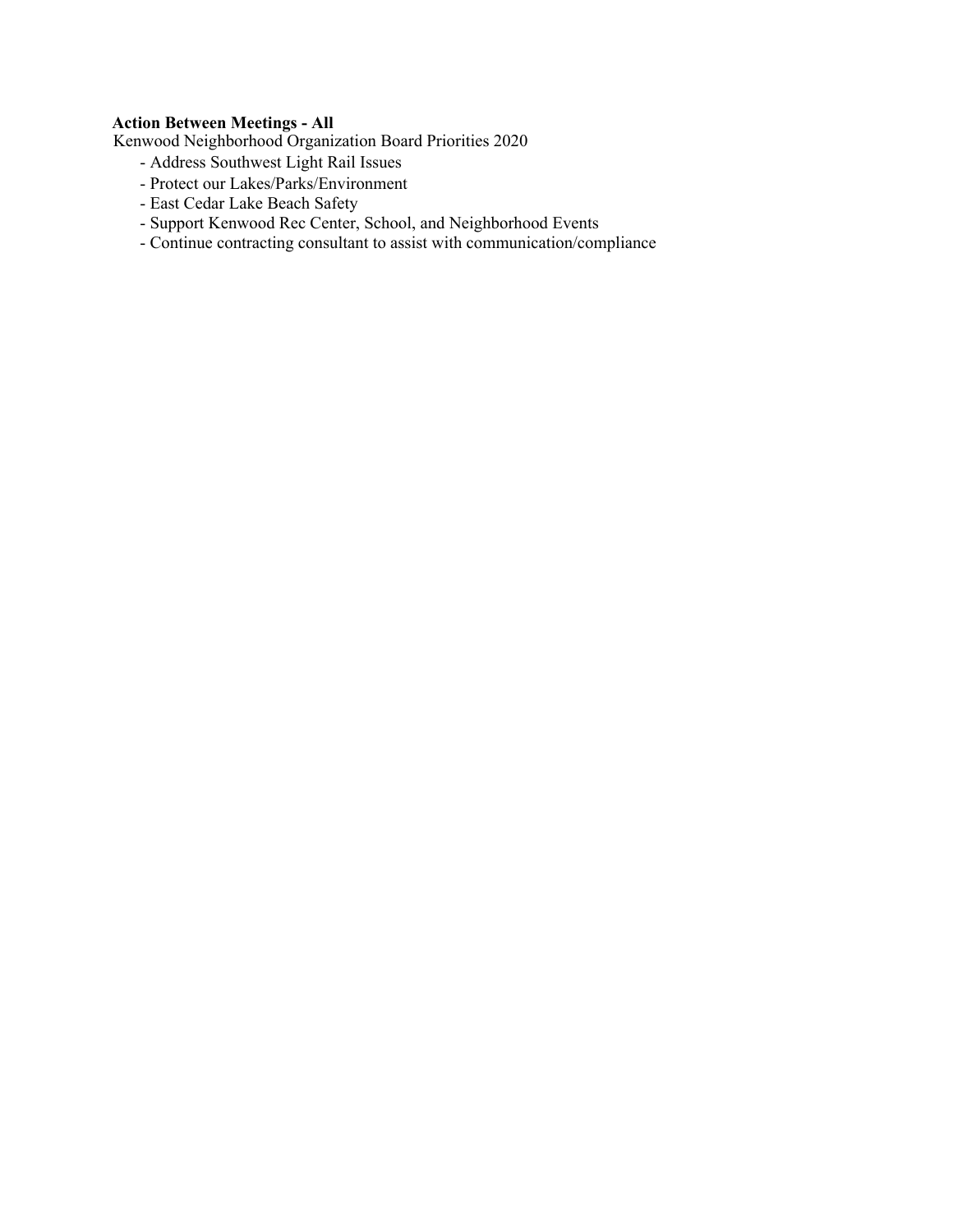## **Kenwood Neighborhood Organization (KNO) Meeting Minutes Monday, July 13, 2020**

KNO Board met on July 13, 2020, via GoTo Meeting due to COVID.

Chair Mark Brown called the meeting to order at 7:05pm

Directors present: Chair Mark Brown, Treasurer Matt Spies, Angie Erdrich, Evelyn Turner, Jeremy Nichols, Jack Levi, Will Stensrud, Melinda Platt; Absent: Kyle Leir. Also present: Patrick Sadler (Policy Aide to City Council Member Goodman), Amanda Vallone, Eric Larson, Jack Levi, Jodi Strakosch, David Davies, Dana Fox, Coutney Kiernat, Hema Patel, Jen Johnson, Sheila Delaney, Lana Baggenstos, Sandeep Patel, Josine Peters, Megan MacFarland, Somia Mourad, Art Turcotte, Ron Lotz, Paul Gruber, Margaret Walters, Jono Cogwill (President, Commissioner Minneapolis Park & Recreation Board Commissioner)

# **Mark Brown requested to approve the agenda and Evelyn Turner second the motion and all agreed. Motion passed.**

# **Patrick Sadler, City Council Member Policy Aide Reporting for Lisa Goodman, Ward 7 Public Hearings Scheduled for July on Revised 2020 Budget**

- Tuesday, July 14 at 6:05 pm
- Wednesday, July 22 at 10:00 am
- You can watch the meeting online or participate in the online public hearing through o www.minneapolismn.gov/meetings
- You can find more information on the city budget o www.minneapolismn.gov/budget
	- The City Council is scheduled to vote Friday, July 24 on a revised 2020 budget

### **Charter Commission Public Hearings**

- Wednesday, July 15 starting at 5:00 pm
- Tuesday, July 21 starting at 6:00 pm
- $\bullet$  There is the potential for a 3<sup>rd</sup> public hearing based on level of engagement in the first 2

You can submit public comments via the online comment form:

• https://www2.minneapolismn.gov/charter/public-safety

o Here you will find additional information and can submit public comment o There have been 5,622 submissions as of this morning (Wednesday, July 8)

### **Voters are Encouraged to Vote by Mail this Election Year**

• Early voting has begun for the August 11 Primary

• You can vote early by mail or in person at the Early Vote Center • What's on the Ballot?

o U.S. Senator

o U.S. Representative (District 5)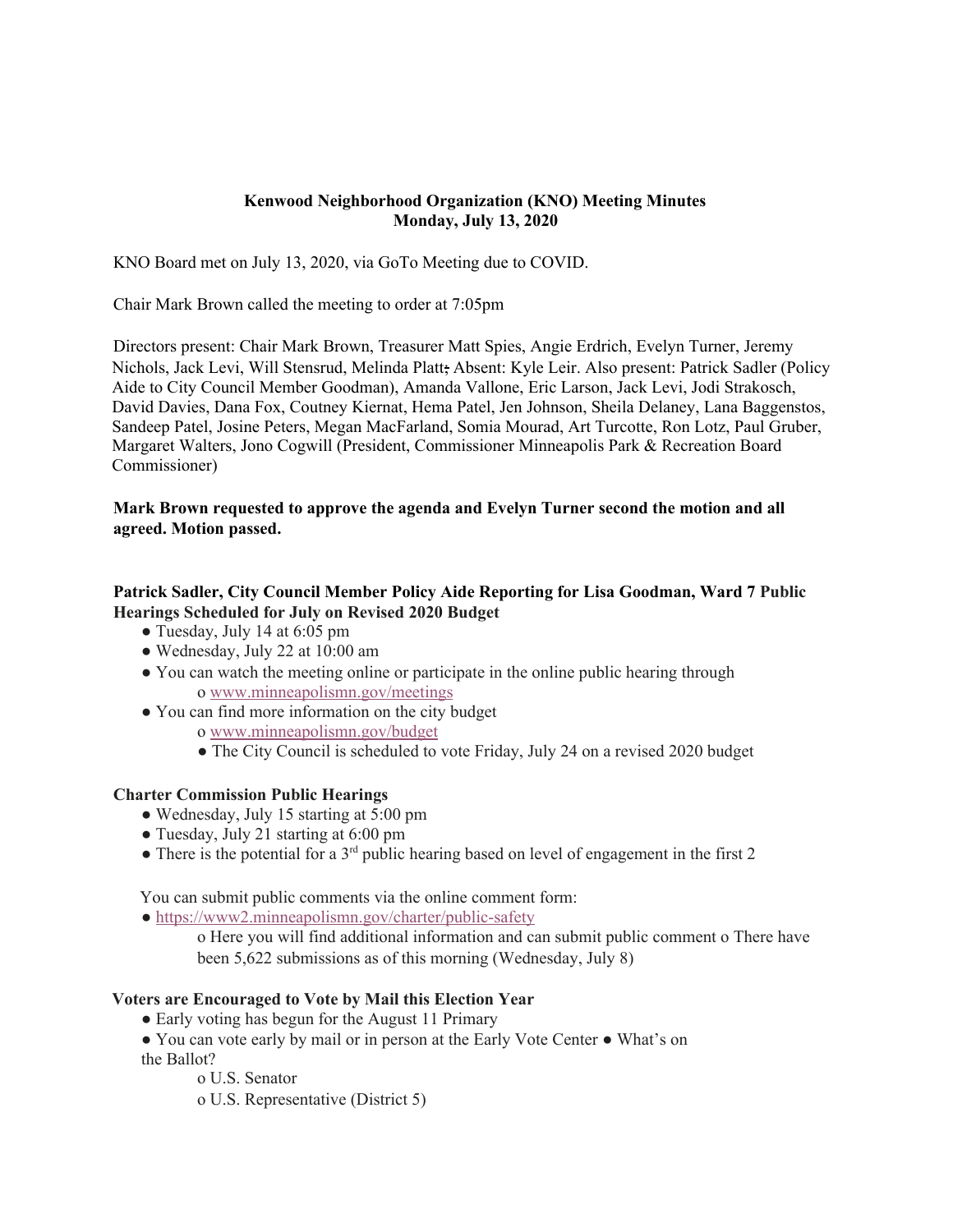o School Board Member (at large)

o City Council Member (Ward 6)

o 980 East Hennepin Avenue

• Monday-Friday,  $8:00 \text{ am} - 4:30 \text{ pm}$ 

▪ Saturday hours will be available August 1 and August 8

**vote.minneapolismn.gov**

## **"20 is Plenty" Speed Limit Yard Signs Available**

- Minneapolis and St. Paul are both in the process of implementing new, lower speed limits to support safer streets
- New speed limits go into effect this fall and is 20 mph unless otherwise signed Yard signs are now available for community members
	- o You can pick them up at any Minneapolis Fire Station
		- $\cdot$  9:00 am 7:00 pm Mon-Fri (July 6 July 24) while supplies last

# **SWLRT Update with David Davies, Community Outreach Coord.**

● **7/13, 4-7pm** –The Metropolitan Council's Transportation Advisory Board (TAB) is receiving public comment on the Draft 2021-24 Transportation Improvement Program (TIP). The program includes highway, transit, bicycle, and pedestrian projects that are proposed for federal funding in the Twin Cities metropolitan area in the next four years. An online public meeting is scheduled for Monday July 13 from 4-7pm. Click on the link below for more event details or to submit a comment on the draft TIP. The comment period is open until 5pm on August 10, 2020. o https://metrocouncil.org/TIP.aspx?fbclid=IwAR2eGNbW4Dac687FU20sMyicQ4G 8FNhD0TcVj6npsu49NbvyahjHvz64ycE

o

What's New and Notable in the Corridor

### **France Ave – Lake Street**

- Sanitary sewer and water utility work has restarted in the corridor around Lake Street; this work is expected to continue for the next 2-3 weeks
- The trail in this segment will continue to be open throughout construction. The alignment of the trail is expected to shift in the next month to make way for future construction activities for the West Lake Street Station.

# **Lake Street – Cedar Lake Parkway**

- $\bullet$  Press-in pile sheeting installation activities continue in the vicinity of  $28<sup>th</sup>$  Street headed south toward Lake Street on the "rail side" of the tunnel.
- No other new activities anticipated in this area in the next week

# **Cedar Lake Parkway – Cedar Lake Channel**

● Press-in pile sheeting installation in process across Cedar Lake Parkway, which continues to be closed until Tuesday July 22. Sheeting installation on the "field side" of the tunnel will conclude, at which point the piler will be repositioned to install sheeting on the "rail side". o No work will occur on weekends during this closure.

# **Cedar Lake Channel – 21 st Street**

● Railroad track construction continues between Cedar Lake Parkway and the Burnham Road Bridge. Expect increased activity in this area as ballast rock is hauled to and unloaded at the site,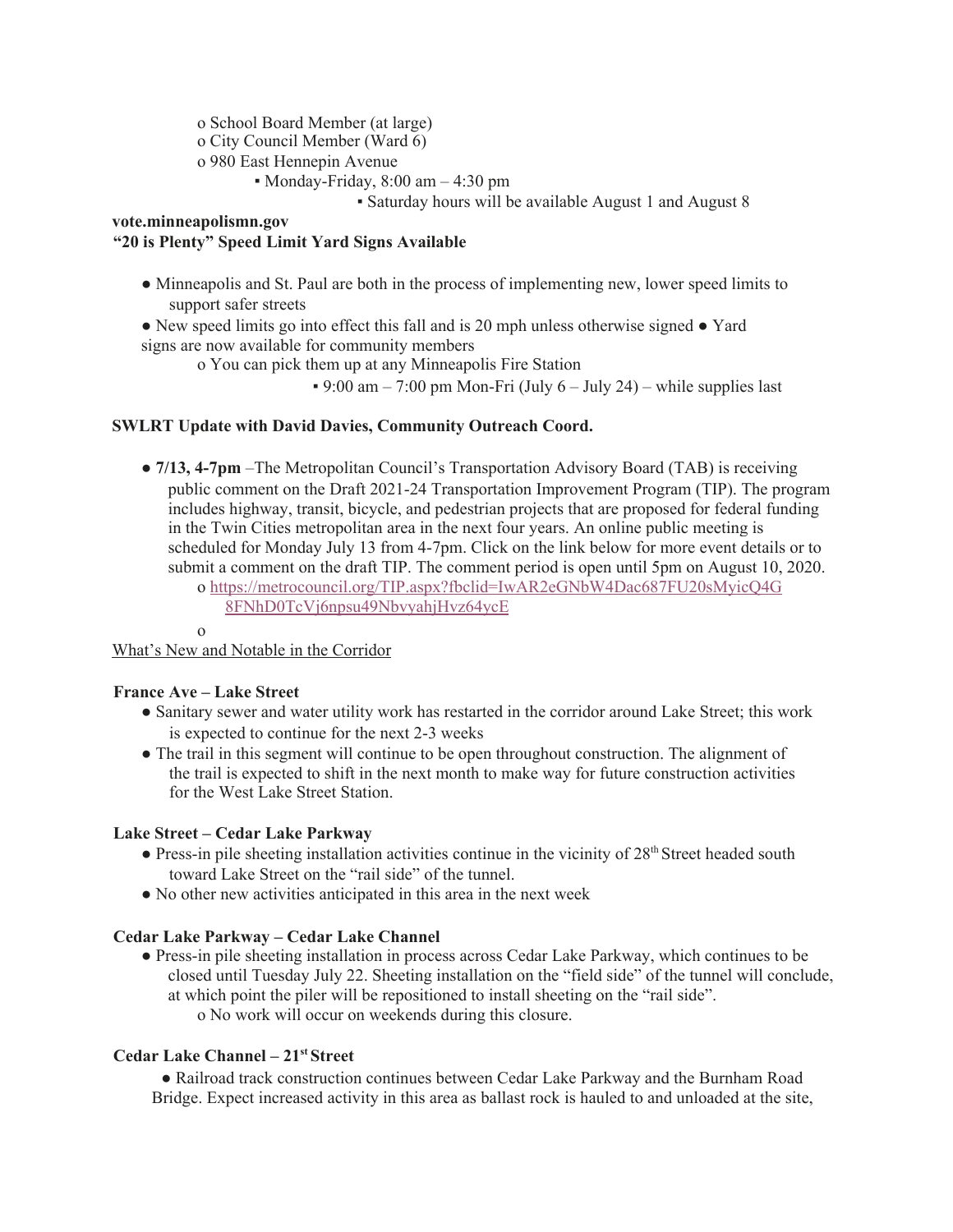and rail construction equipment is active in setting ties and track.

## **21 st Street – Van White Blvd**

- The detour of the Cedar Lake Trail around the I-394 overpass is in effect. Cedar Lake Trail traffic is detoured to Kenwood Parkway to meet up with the existing detour at the Parade Ice Garden.
	- o **DURATION:** This detour is expected to be in place through the end of July. **Park**

# **Encampments in the City**

## **Other Notes of Importance:**

- MPRB web site on encampments here
- MPRB Resolution 2020-253, adopted June  $17<sup>th</sup>$  here (declares Minneapolis Parks a refuge for people experiencing homelessness)
- Proposed amendment to Resolution 2020-253 Resolution 2020-267, to be considered at July 15<sup>th</sup> MPRB meeting here (proposes permitting up to 20 encampments with no more than 25 tents)
- Letter from Powderhorn Sanctuary Neighbors to Kenwood and Lowry Hill residents here
- Other online information

o Powderhorn Sanctuary Encampment Neighbors site here

o SignUpGenius site used for volunteer/supplies/meals coordination

for Kenwood Park encampment here

o StarTribune Opinion Exchange pieces mentioning Kenwood

Park encampment from Judith Koll Healey (here) and Joseph

Tamburino (here)

o Southwest Journal article from July 10<sup>th</sup>, also mentioning Kenwood Park here

# **Residents Voices:**

- **●** Ron Lotz, Are bonfires being allowed in parks? They are happening at Kenwood Park. Who are nearby residents suppose to call if not the police when violence breaks out?
- **●** Megan MacFarland, Who are the people organizing at the Kenwood Encampment? Volunteers should not have this heavy load of work, if the Park Board decided to allow this then they should pay for staffing these encampments as well and not put this burden on community residents.
- **●** Art Turcotte, Frustrated with the park taking on this county and state issue. There is housing currently available, so how do we get some of these encampment residents in these shelters rather than the parks if availability exists?

# **Jono Cowgill, Park Board Commissioner**

- Original intention was to provide a space of refuge for people experiencing homelessness and the immediate fall out of unrest following George Floyd murder. The Sheraton Hotel had everyone evacuate that was being sheltered there which caused the surge of encampment to pop up.
- 100 encampments have popped up since the Governor's order was initiated after the COVID pandemic.

● It was not the intention for the Park Board to take on the issue of homelessness long term only temporarily, as the county and state are working on these issues. ● Kenwood Park was not a site that was suggested for an encampment, however folks fleeing from the unsafe issues at Powderhorn Park decided that Kenwood would be safe space.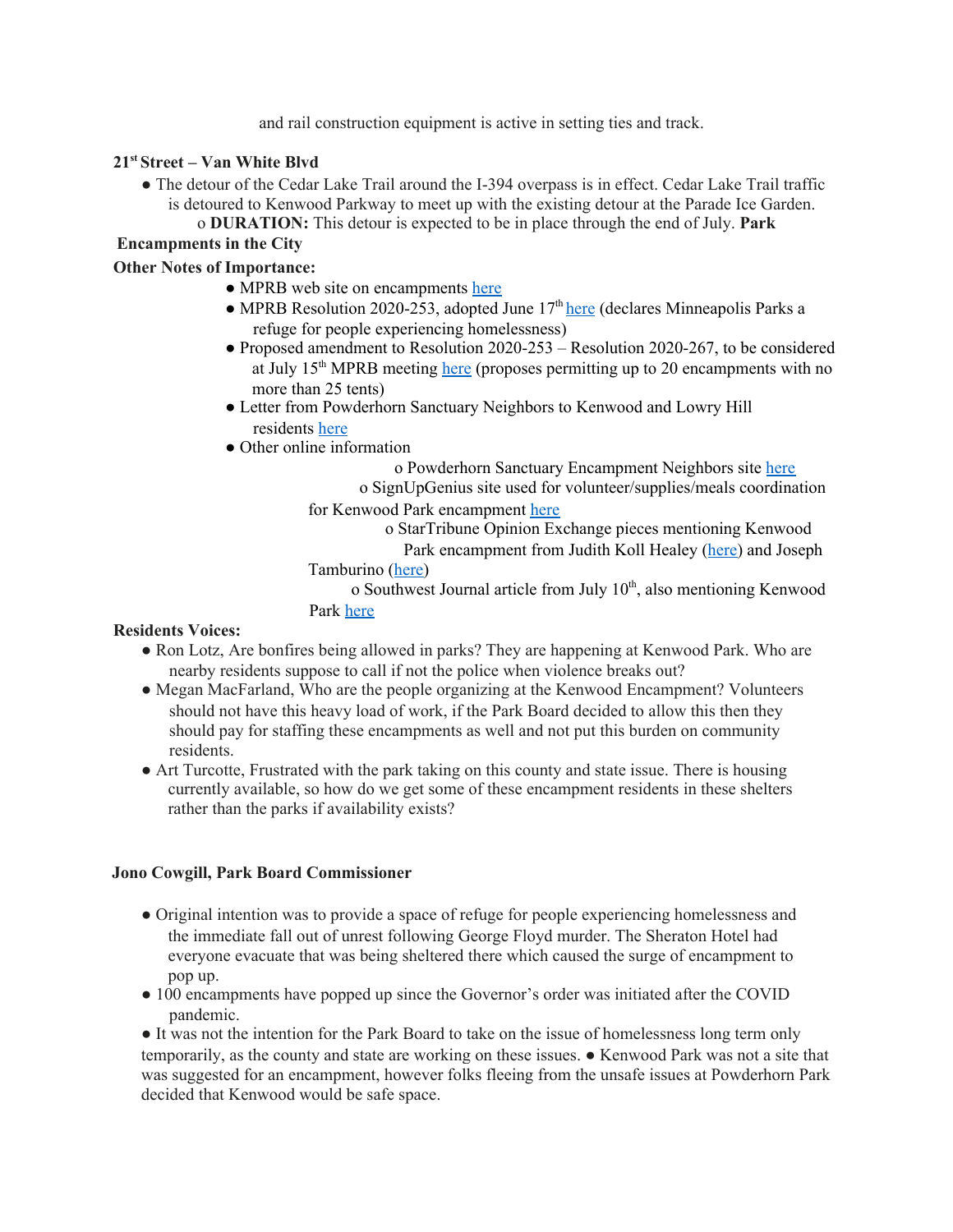### **East Cedar Lake Beach Update – Will Stensrud**

- **●** The Park Board will not be issuing any event permits for East Cedar Lake Beach events this year. They will allow us to have impromptu acoustic performances near the south side of the beach as long as they are not advertised.
- **●** Our annual Pirate & Mermaid Beach pARTy will be transforming into an eight day family challenge which includes a socially distanced treasure hunt through the woods in August. More details will be on our Kenwood Neighborhood Organization's Facebook page and website.

### **Treasurer Update**

- **●** The 2019/2020 will be uploaded to the KNO website for review. **●** A request to community members to suggest neighborhood projects are being accepted.
- **●** The KNO 2020 Budget was discussed and will also be uploaded to the website for review.

#### **Board Motions**

- **●** Jeremy Nichols made a motion to submit a donation to the Hill & Lake Press for \$1,000 as they publish our monthly minutes in this community paper. Will  $2<sup>nd</sup>$  the motion and all were in favor, the motion passes.
- Jeremy Nichols made a motion to approve the 2020 Annual Report and Mark Brown 2<sup>nd</sup> the motion, all were in favor, the motion passes.

The meeting was adjourned by Chair Mark Brown at 9:13pm.

#### **Action Between Meetings - All**

KIAA Board Priorities 2017-2019 (standing topic and reminder)

- Address Southwest Light Rail Issues

- Protect our Lakes/Parks/Environment
- East Cedar Lake Beach Safety

- Support Kenwood Rec Center, School, and Neighborhood Events - Contract consultant

to assist with communication/c

KIAA Board Priorities 2017-2019 (standing topic and reminder) - Address

Southwest Light Rail Issues

- Protect our Lakes/Parks/Environment
- East Cedar Lake Beach Safety

- Support Kenwood Rec Center, School, and Neighborhood Events

- Contract consultant to assist with communication/c

KIAA Board Priorities 2017-2019 (standing topic and reminder) - Address

Southwest Light Rail Issues

- Protect our Lakes/Parks/Environment
- East Cedar Lake Beach Safety
- Support events
- Contract consultant to assist with communications

Kenwood Neighborhood Organization Board Priorities 2018-2019

- Address Southwest Light Rail Issues
- Protect our Lakes/Parks/Environment
- East Cedar Lake Beach Safety
- Support Kenwood Rec Center, School, and Neighborhood Events Contract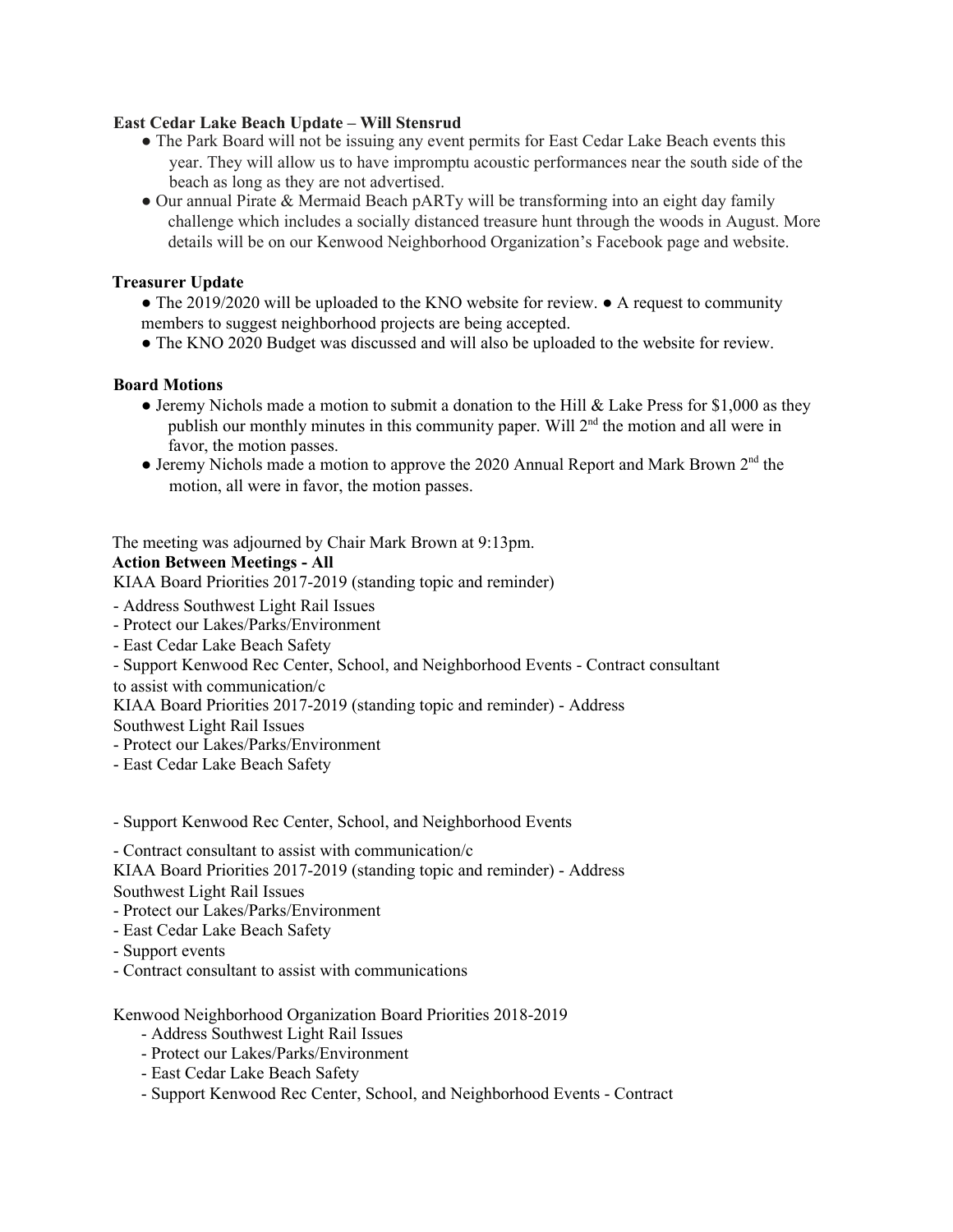consultant to assist with communication/compliance

### **Kenwood Neighborhood Organization (KNO) Meeting Minutes Monday, August 3, 2020**

KNO Board met on August 3, 2020, via GoTo Meeting due to COVID.

Chair Mark Brown called the meeting to order at 7:05pm

Directors present: Chair Mark Brown, Treasurer Matt Spies, Angie Erdrich, Evelyn Turner, Jeremy Nichols, Jack Levi, Kyle Leir, Will Stensrud, Absent: Melinda Platt, Jono Cogwill (President, Commissioner Minneapolis Park & Recreation Board Commissioner)Marc Holtey Also present: Lisa Goodman, Amanda Vallone, Eric Larson, Carl Goldstein, Jack Levi, Jodi Strakosch, David Davies, Dana Fox, Coutney Kiernat, Josine Peters, Megan MacFarland, , Art Turcotte, Ron Lotz,

### **Jeremy Nichols requested to approve the agenda and second the motion and all agreed. Motion passed.**

#### **Council Member Lisa Goodman, Ward 7**

National Night Out moved to September 15<sup>th</sup> **pandemic**

**Event safety in a** 

A safe event during a pandemic follows guidelines from the [Minneapolis](https://eur02.safelinks.protection.outlook.com/?url=http%3A%2F%2Fwww2.minneapolismn.gov%2Fhealth%2F%3Futm_content%3D%26utm_medium%3Demail%26utm_name%3D%26utm_source%3Dgovdelivery%26utm_term%3D&data=02%7C01%7C%7C07d314d631944c481af408d842d90bc1%7C84df9e7fe9f640afb435aaaaaaaaaaaa%7C1%7C0%7C637332847271131327&sdata=2pc7e1D7UjDuD6%2FxRpUDsLSqeNgCuJOkPyVluQfHZn8%3D&reserved=0) Health Department, [Minnesota](https://gcc01.safelinks.protection.outlook.com/?data=02%7C01%7Csarah.mckenzie%40minneapolismn.gov%7Cf84be4cbee8a4331937808d833f11e74%7C0bfb3f5ae8ea4d54b0212b2f910c715f%7C0%7C0%7C637316457986185489&reserved=0&sdata=Tlw3d80DwC%2Bzg0ChXn%2F5vKLIDqgr%2BAccyjkz2DZroxQ%3D&url=https%3A%2F%2Fwww.health.state.mn.us%2Fdiseases%2Fcoronavirus%2Fprevention.html%3Futm_content%3D%26utm_medium%3Demail%26utm_name%3D%26utm_source%3Dgovdelivery%26utm_term%3D&utm_content=&utm_medium=email&utm_name=&utm_source=govdelivery&utm_term=) [Department](https://gcc01.safelinks.protection.outlook.com/?data=02%7C01%7Csarah.mckenzie%40minneapolismn.gov%7Cf84be4cbee8a4331937808d833f11e74%7C0bfb3f5ae8ea4d54b0212b2f910c715f%7C0%7C0%7C637316457986185489&reserved=0&sdata=Tlw3d80DwC%2Bzg0ChXn%2F5vKLIDqgr%2BAccyjkz2DZroxQ%3D&url=https%3A%2F%2Fwww.health.state.mn.us%2Fdiseases%2Fcoronavirus%2Fprevention.html%3Futm_content%3D%26utm_medium%3Demail%26utm_name%3D%26utm_source%3Dgovdelivery%26utm_term%3D&utm_content=&utm_medium=email&utm_name=&utm_source=govdelivery&utm_term=) of Health and Centers for Disease Control and [Prevention](https://gcc01.safelinks.protection.outlook.com/?data=02%7C01%7Csarah.mckenzie%40minneapolismn.gov%7Cf84be4cbee8a4331937808d833f11e74%7C0bfb3f5ae8ea4d54b0212b2f910c715f%7C0%7C0%7C637316457986185489&reserved=0&sdata=duYZJ%2FMOg%2BxzzwpPUCg5w6faW24OBDZPYfhc4%2FOBPLo%3D&url=https%3A%2F%2Fwww.cdc.gov%2Fcoronavirus%2F2019-ncov%2Fprevent-getting-sick%2Fprevention.html%3Futm_content%3D%26utm_medium%3Demail%26utm_name%3D%26utm_source%3Dgovdelivery%26utm_term%3D&utm_content=&utm_medium=email&utm_name=&utm_source=govdelivery&utm_term=):

- Events are outdoors.
- People keep their masks on when they're not eating or drinking.
- People keep at least 6 feet from others not in their household.
- Households bring their own food, beverages, utensils, tables and chairs.
- Census field staff follow both CDC and local public health guidelines, are trained in physical distancing protocols and will provide census takers with masks during their visit. Census staff have sworn a lifetime oath of [confidentiality](https://eur02.safelinks.protection.outlook.com/?url=https%3A%2F%2Fwww.census.gov%2Flibrary%2Ffact-sheets%2F2019%2Fdec%2F2020-confidentiality.html%3Futm_content%3D%26utm_medium%3Demail%26utm_name%3D%26utm_source%3Dgovdelivery%26utm_term%3D&data=02%7C01%7C%7C07d314d631944c481af408d842d90bc1%7C84df9e7fe9f640afb435aaaaaaaaaaaa%7C1%7C0%7C637332847271051366&sdata=wJa078EDlR8NgjthWQjeLbm57loUs7sVEP7yaTALr64%3D&reserved=0). Any information that you provide to them will not be shared with any entity other than the Census Bureau for statistical purposes only and never to identify an individual. Find more information here on [verifying](https://eur02.safelinks.protection.outlook.com/?url=https%3A%2F%2Fcontent.govdelivery.com%2Faccounts%2FUSCENSUS%2Fbulletins%2F298084c&data=02%7C01%7C%7C07d314d631944c481af408d842d90bc1%7C84df9e7fe9f640afb435aaaaaaaaaaaa%7C1%7C0%7C637332847271061363&sdata=H4uvDzKZQFmy0%2FPAB2tvnaNeMvkWhCA5cRtxhn%2BS%2BmI%3D&reserved=0) a census taker's identity, COVID-19 protocols or the strategy to visit [households](https://eur02.safelinks.protection.outlook.com/?url=https%3A%2F%2Fcontent.govdelivery.com%2Faccounts%2FUSCENSUS%2Fbulletins%2F298084c&data=02%7C01%7C%7C07d314d631944c481af408d842d90bc1%7C84df9e7fe9f640afb435aaaaaaaaaaaa%7C1%7C0%7C637332847271061363&sdata=H4uvDzKZQFmy0%2FPAB2tvnaNeMvkWhCA5cRtxhn%2BS%2BmI%3D&reserved=0) that haven't responded yet.

### **Resident Voices**

● Long time residents expressed extreme frustration about public safety in our community. Not comfortable with having a Neighborhood Watch group without training and proper notification to the community.

### **SWLRT Update with David Davies, Community Outreach Coord.**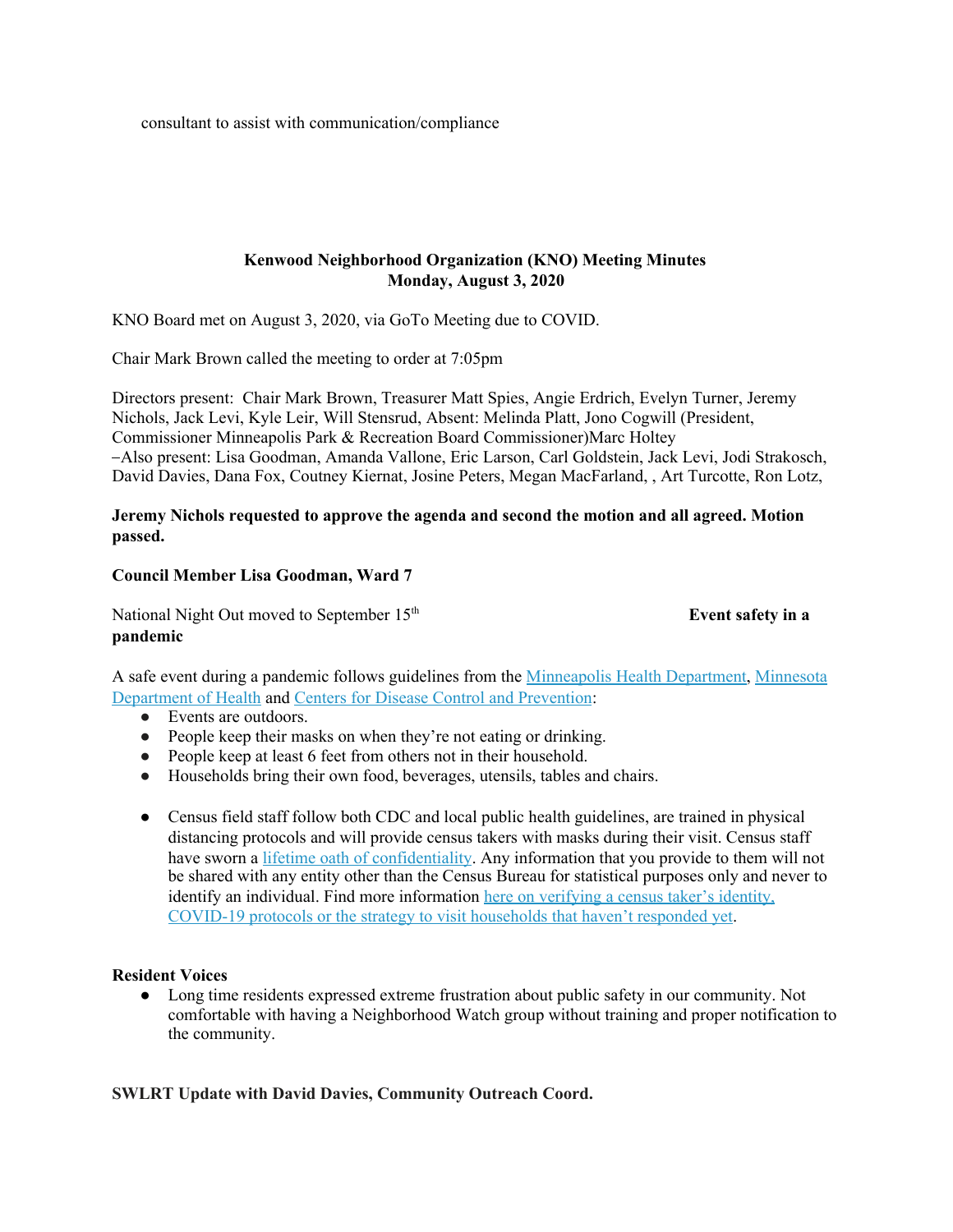7/15 crane incident follow-up: unfortunate, caused frustration and anxiety for community. The error by the crane operator was dangerous and costly. Crane operator was terminated.

- Investigation and subsequent actions taken by Contractor are satisfactory to return to work with cranes in the area.
- Contractor deploys additional flagging staff in areas where cranes are adjacent to public uses, but concerns persist about how crane or other equipment could enter public realm and cause damage or injury to bystanders. It is on Contractor and Project Office to ensure that safety precautions are taken so that an incident like this never happens again.
- Board would like to see summary of incident on website for reference.

Proposed work at 21<sup>st</sup> Street – targeting Labor Day weekend

- Scope of work: utility work that crosses rail corridor, as well as track work. Details still being worked out.
- Discussions of completing work in a 36-hour window during already scheduled freight rail outage. Proposed window is Saturday 9/5 PM to Monday 9/7 AM.
- Permits are not yet approved for this extended hours work. Coordination continues with Park Board, City of Minneapolis.
- Numerous pieces of information to clarify, but most important is access to residents of Upton Avenue on west side of corridor. Understanding that there are residents with critical mobility limitations.
- More information is expected in the next week; KNO Board president and Upton Ave resident Mark Brown is graciously offering to help organize virtual encounter with representatives of households on Upton. Would like to understand the benefits of scheduling this work at this time.

Additional upcoming work not mentioned at meeting:

• Cedar Lake Channel: demolition of old freight bridge should commence in the next 2-3 weeks. High-vibration pile-driving will follow to start construction on the new LRT bridge. Residents in the area have been provided initial notification.

### **Park Encampments in the City**

- Jono Cowgill was not present, therefore not giving an update on the park encampments.
- There are currently 416 tents in 36 park locations.
- UPDATE SINCE MEETING: The Kenwood Encampment has been cleared out as of 8/14/20

### **East Cedar Lake Beach Update – Will Stensrud & Amanda Vallone**

- The Hidden Acoustics pop up series has brought some wonderful live music for beach goers to enjoy socially distanced this month.
- The Pirate & Mermaid Virtual event will kick off on the Kenwood Neighborhood Organization's facebook page. Be sure to like and follow our neighborhood page for fun challenges, photos and videos for some family fun.

# **Treasurer Update – Matt Spies**

• No updates this month.

**Board Motion – A motion to push the monthly meeting for September to the**  $2<sup>nd</sup>$  **Monday September**  $14<sup>th</sup>$ was made by Jeremy Nichols and 2<sup>nd</sup> by Matt Spies. All were in favor and motion passes.

The meeting was adjourned by Chair Mark Brown at 8:56pm.

### **Action Between Meetings - All**

KIAA Board Priorities 2017-2019 (standing topic and reminder) - Address Southwest Light Rail Issues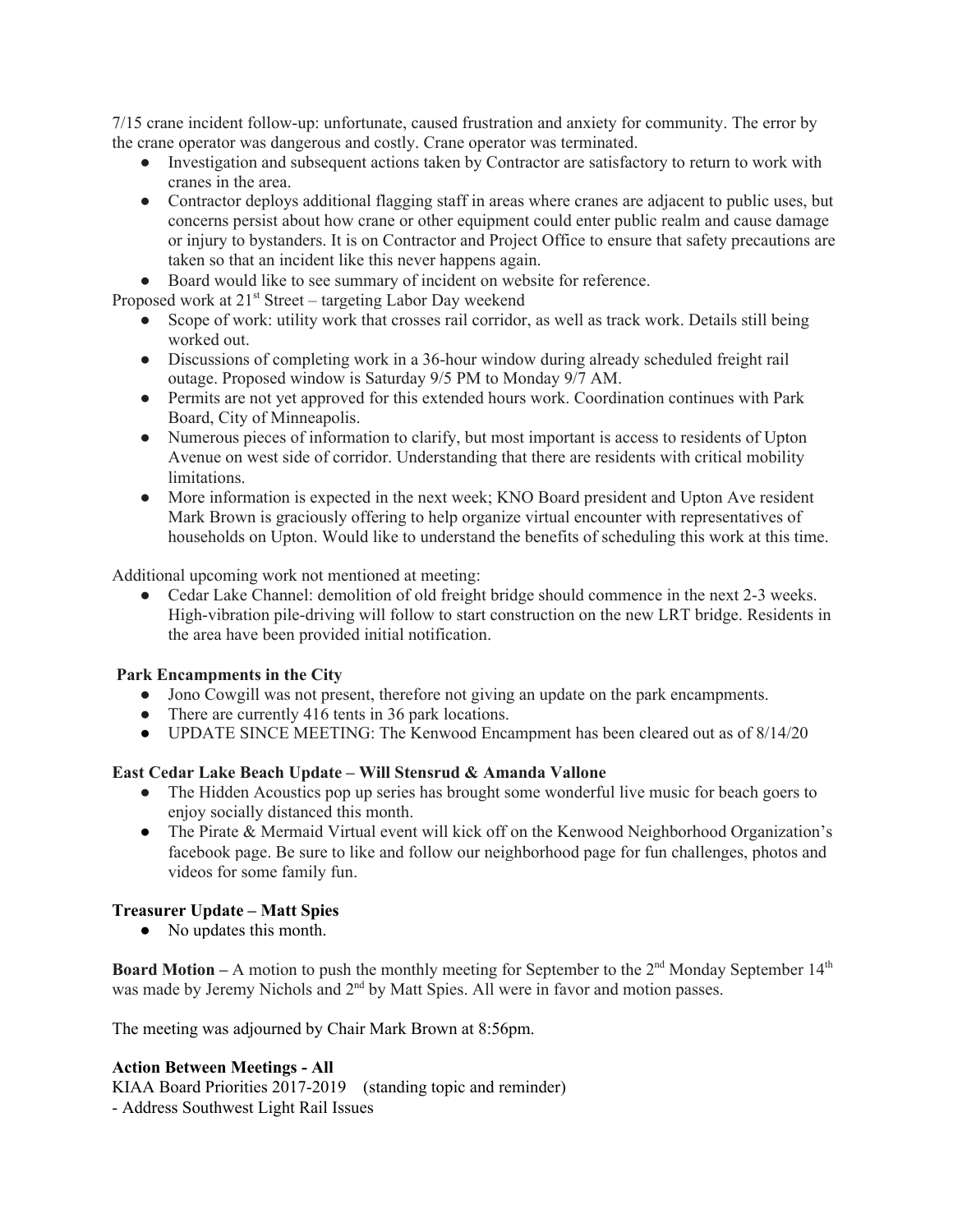- Protect our Lakes/Parks/Environment
- East Cedar Lake Beach Safety
- Support Kenwood Rec Center, School, and Neighborhood Events
- Contract consultant to assist with communication/c
- KIAA Board Priorities 2017-2019 (standing topic and reminder)
- Address Southwest Light Rail Issues
- Protect our Lakes/Parks/Environment
- East Cedar Lake Beach Safety
- Support Kenwood Rec Center, School, and Neighborhood Events
- Contract consultant to assist with communication/c
- KIAA Board Priorities 2017-2019 (standing topic and reminder)
- Address Southwest Light Rail Issues
- Protect our Lakes/Parks/Environment
- East Cedar Lake Beach Safety
- Support Kenwood Rec Center, School, and Neighborhood Events
- Contract consultant to assist with communication/c

Kenwood Neighborhood Organization Board Priorities 2018-2019

- Address Southwest Light Rail Issues
- Protect our Lakes/Parks/Environment
- East Cedar Lake Beach Safety
- Support Kenwood Rec Center, School, and Neighborhood Events
- Contract consultant to assist with communication/compliance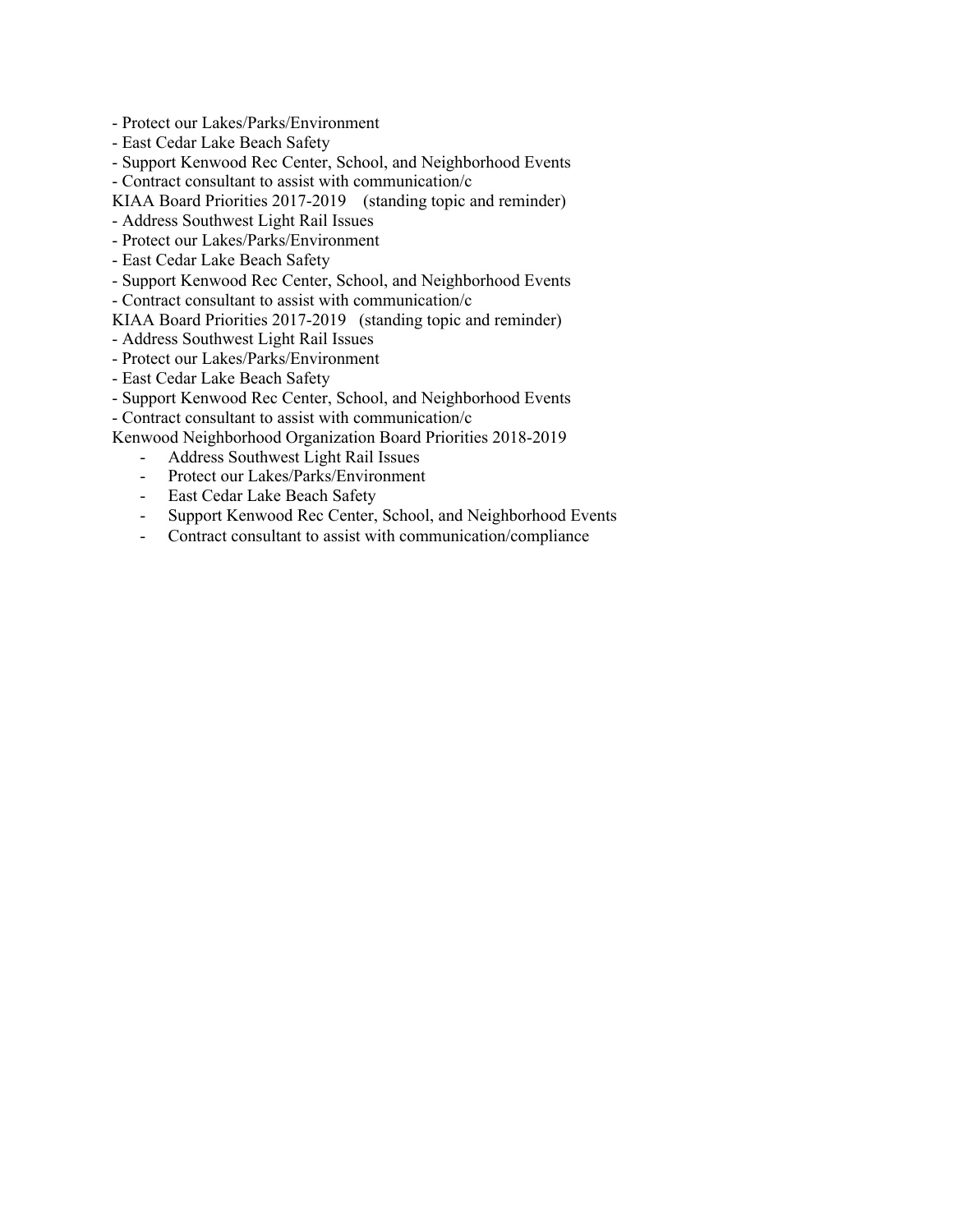### **Kenwood Neighborhood Organization (KNO) Meeting Minutes Monday, September 14, 2020**

KNO Board met on September 14, 2020, via GoTo Meeting due to COVID. Chair Mark Brown called the meeting to order at 7:pm

Board Members present: Chair Mark Brown, Treasurer Matt Spies, Evelyn Turner, Jeremy Nichols, Jack Levi, Kyle Leier, Will Stensrud, Melinda Platt and Angie Erdrich Also present: Council Member Lisa Goodman, Jono Cogwill (Minneapolis Park & Recreation Board Commissioner), SWLRT Community Outreach Coord David Davies, KNO Coord. Amanda Vallone Not present: Kenwood Park Director Marc Holtey

Mark Brown requested a motion to approve the agenda. Jeremy Nichols moved approval of the agenda and Evelyn Turner seconded. Motion passed.

#### **Council Member Lisa Goodman, Ward 7**

- Tour of the Dayton's Project will be beginning of October. Date to be released soon.
- Legislative Annual Rail Safety Meeting on September 30<sup>th</sup> virtual. The City is looking for someone to be on the Public Health Advisory Committee that Lisa Goodman will be appointing to represent in Ward 7.
- Senior Advisory Committee (Over 50)
- Ballots will be mailed as early as September  $17<sup>th</sup>$ . You will need to request a ballot.
- The City is still looking for Cannabis Party and Republican Party election judges. Comment period has been extended to September 30<sup>th</sup> for the Neighborhood 2020.

Question - Evelyn: Neighborhoods 2020 What is open for comments? Answer: Draft program guidelines and funding is what is being asked to comment on.

### **Park Update – Jono Cowgill**

- The Park Board has approved a 1.18% tax levy increase. There will still need to be a reduction in service staff as this levy increase will not cover this. The park board won't be able to plant as many trees next year which will lead to a push for community support to continue the tree levy.
- Priorities will be made with youth programming and keeping Rec Center staffing for the upcoming budget.
- The Board also passed the Ecological Systems Plan which will assist in maintaining sustainable spaces with native species.
- SW Master Plan will be coming forward in mid October and is inclined to support the Advisory Committee's recommendations.

Question – Evelyn – Very few people are wearing masks on LOI or social distancing you have to walk off the path. Bicycle traffic has increased as well. How to deal with this with upcoming winter? Question – Will – What will happen with the tree stumps down by East Cedar Lake Beach? What will become the extended shoreline now that the trees are gone? Now that there is extra shoreline how can we help direct the flow of the kayaks, canoeing and beaching these watercrafts at East Cedar Beach? Can we budget out a sign to encourage and direct boat traffic to dock on the north side of the beach? Answer – Jono- There is a budget for stump grinding so will look into that and get an answer.

Question- Mark – What is happening with the delay on the planning process for Parks for All? Answer – Jono - Expect to have votes on the Comp plan early next year.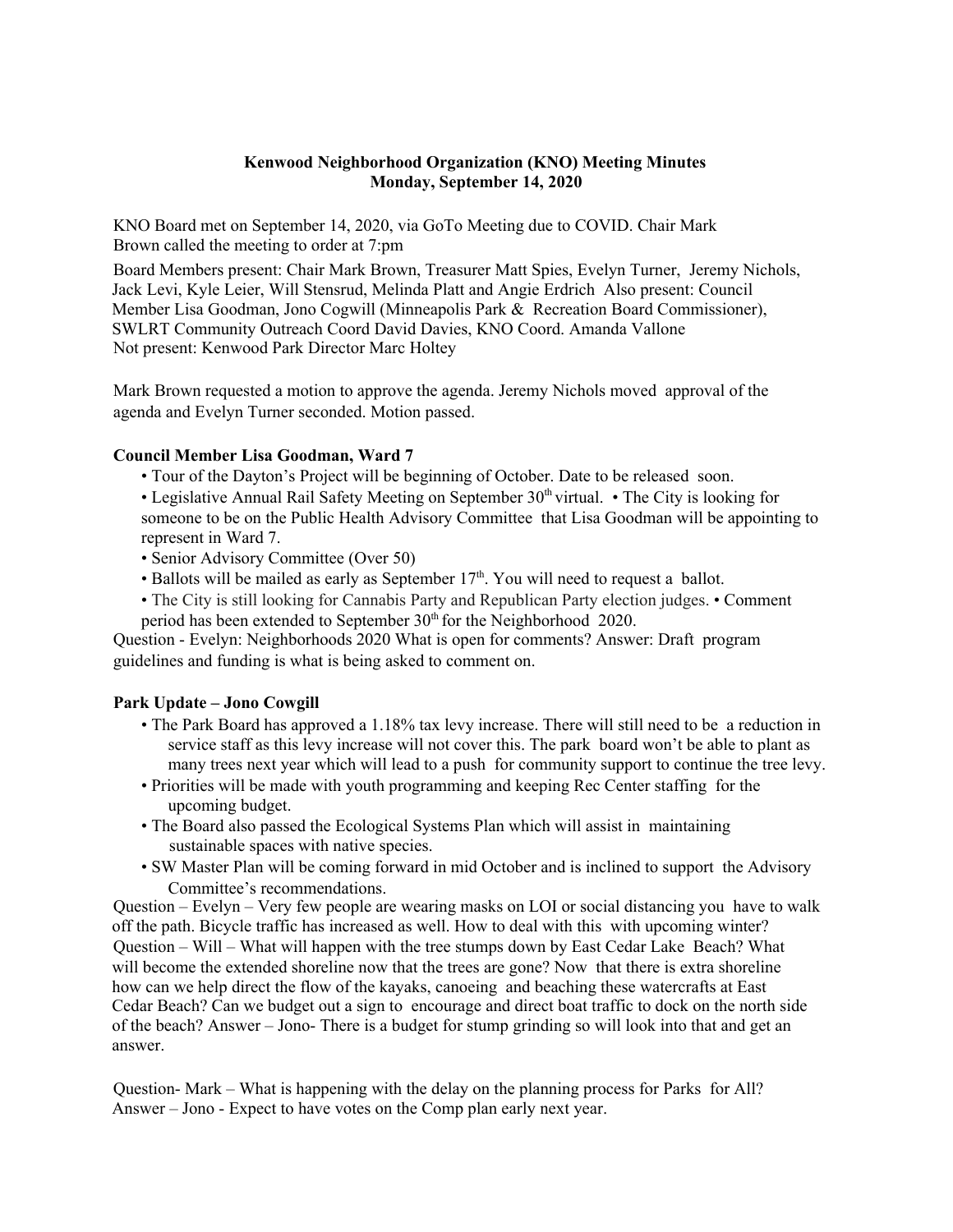#### **SWLRT Update with David Davies, Community Outreach Coord.**

- Labor Day weekend had some successes and deficiencies for the work that was done in terms of communication.
- 21<sup>st</sup> Street project on the whole was a success. Lake Street restricted to 10pm and the 21<sup>st</sup> street Southern part of the corridor was not communicated to and sincere apologies go out to the residents that were affected by the overnight hours. The communications should have been more conservative in the area that was communicated with adjacent to the corridor.
- During the normal construction hours there is not much noise restrictions that can be made to the Contractor.
- Since the crane incident the contractor has been ingrained on making sure that multiple eyes on equipment moving through the corridor or adjacent to a corridor and public right of way.
- The reason why over work had to happen over Labor Day weekend was the work could not get done within the normal construction hours due to the scope of work as well as the freight rail outage that was scheduled.
- FTA announcement on SWLRT funding here

#### **Rail Safety**

- $\cdot$  City of Minneapolis is coordinating the upcoming September 30<sup>th</sup> meeting revolving around Rail Safety.
- Questions are being asked of the community to be addressed at this upcoming meeting.
- Question Jeremy Are we talking about rail safety during construction, after construction and when rail is in use with freight and light rail?

#### **East Cedar Lake Beach Update – Will Stensrud**

- East Cedar Beach had a peaceful summer and continued to be a place for families and the community to gather outdoors.
- Next month there will be a report from Lt. Noble regarding the crime report at ECLB.
- How can we engage the north end of the beach with the Park Board to put into use? Looking for resident input.
- Reduce police funding for patrolling and continue to increase programming for community engagement id the goal for 2021.
- Question Melinda What kind of programming happens during the colder months? Melinda would love to help in a winter program down by the beach.

#### **Kenilworth Channel Naturalization and Shoreline Stabilization Project** •

https://www.minneapolisparks.org/park\_care\_\_improvements/park\_projects/cu rrent\_projects/kenilworth-channel-stabilization/

- CAC project page here
- Upcoming CAC meeting links here

### **Encampment Update**

- MPRB encampments status/updates here
- City of Minneapolis Homelessness Response page here

#### **Questions**

• Mark Brown– Would like to follow up for a community forum that's not a board mtg to discuss livability issues? It's been 4 years since a survey has been conducted and it is about time. Survey?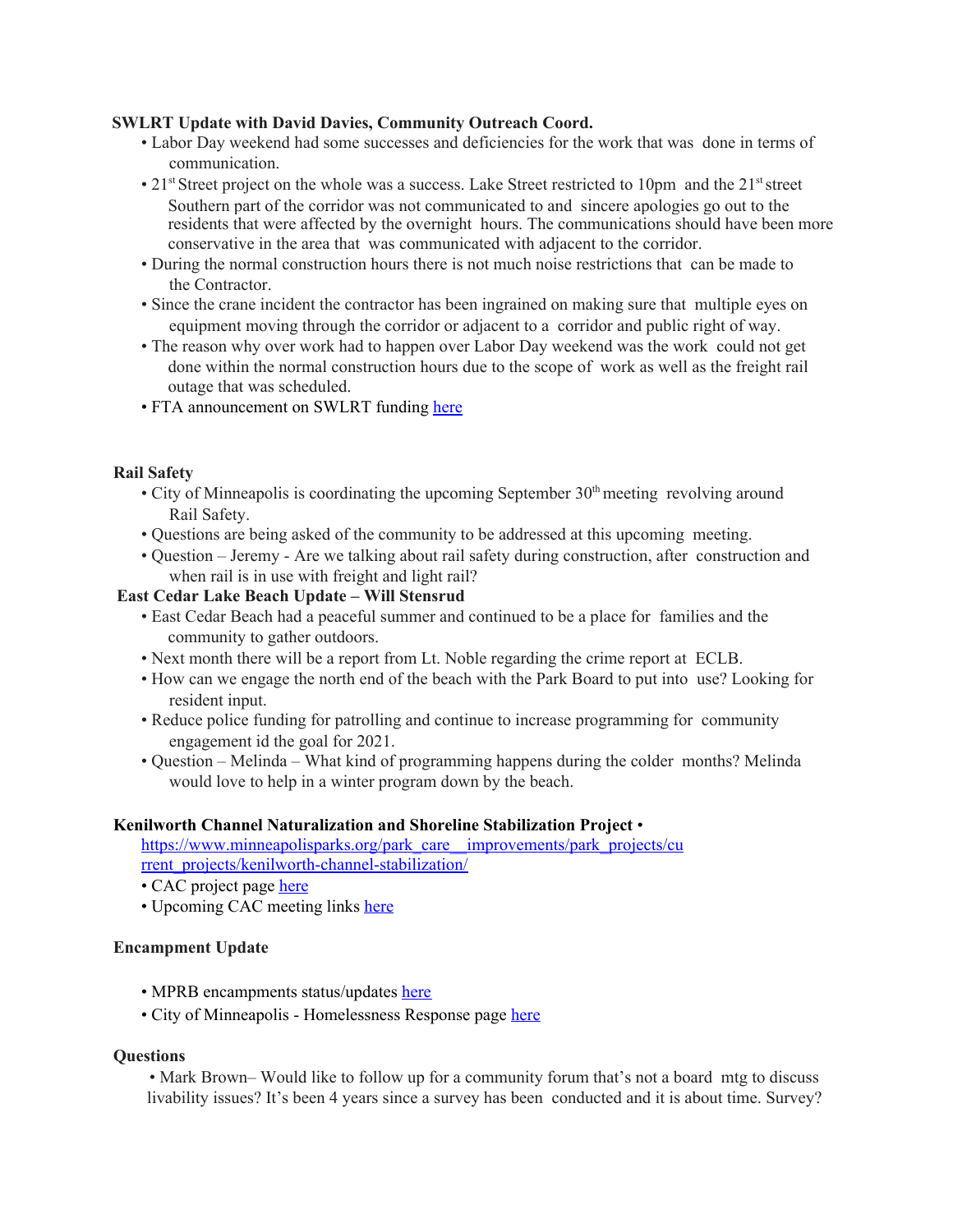Events? Should a special meeting be planned and should we shoot for October and what should the focus be.

• Jeremy – Concerns about increase in crime. Amanda Vallone suggested inviting Jessica Kawas, Crime Prevention Specialist to October's meeting to discuss safety tips and crime stats.

# **Treasurer Update – Matt Spies**

• Will give full update next month.

### **Board Motion –**

Discussion about moving the meeting up to an earlier start time was suggested. Evelyn Turner made a motion to move the Kenwood Neighborhood Organizations meeting to begin at 6:30pm and end at 8:00pm. Matt Spies 2<sup>nd</sup> the motion and all were in favor. Motion passes and will be announced to the public on KNO website, fb page and email blast.

The meeting was adjourned by Chair Mark Brown at 9:03pm. Action Between Meetings - All Kenwood Neighborhood Organization Board Priorities 2018-2019 - Address

Southwest Light Rail Issues

- Protect our Lakes/Parks/Environment
- East Cedar Lake Beach Safety
- Support Kenwood Rec Center, School, and Neighborhood Events Contract consultant to assist with communication/compliance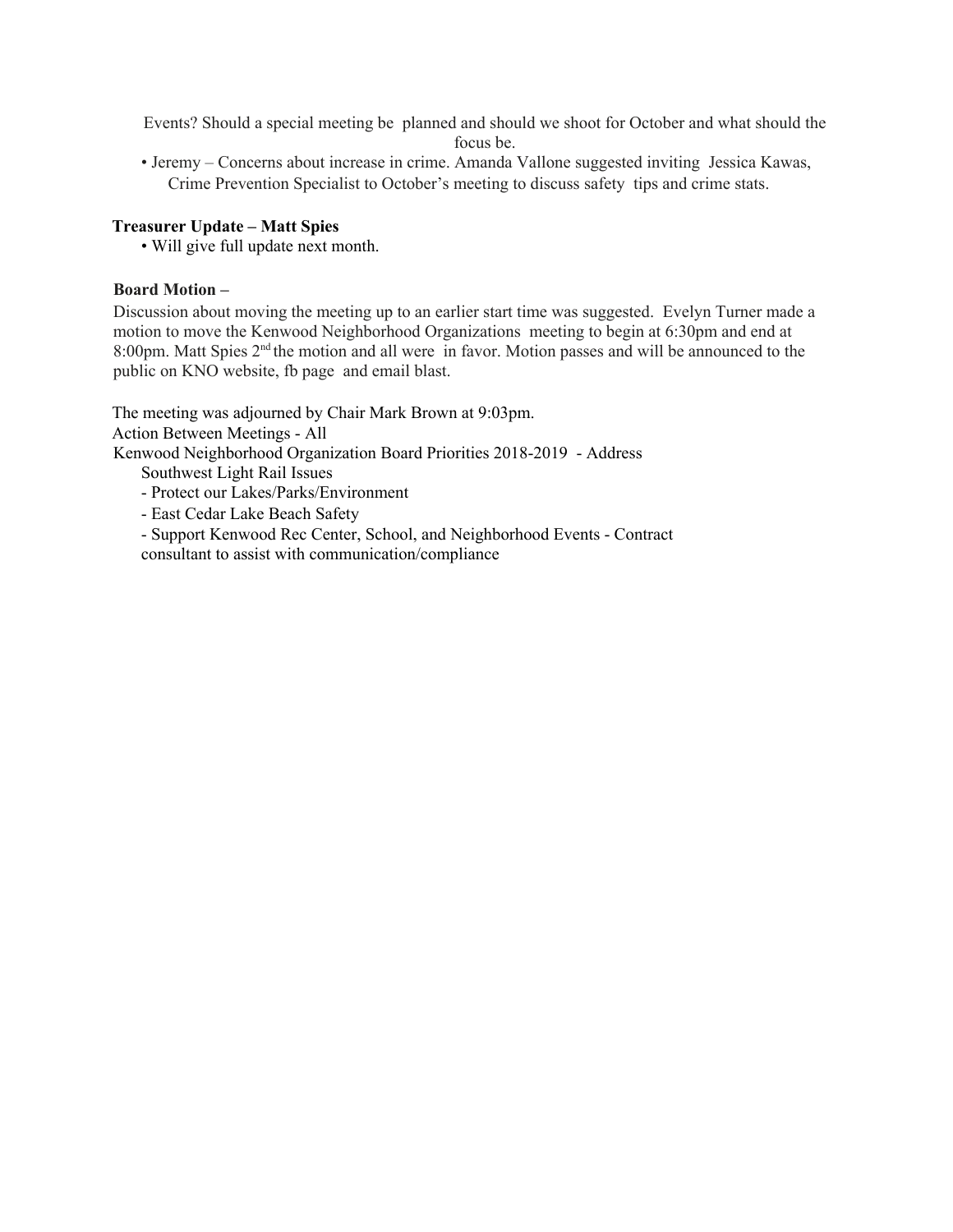### **Kenwood Neighborhood Organization (KNO) Meeting Minutes October 5 th 2020**

KNO Board met on October 5<sup>th</sup>, 2020, via GoTo Meeting due to COVID. Chair Mark Brown called the meeting to order at 6:33pm

Directors present: Chair Mark Brown, Treasurer Matt Spies, Vice Chair Jeremy Nichols, Angie Erdrich, Evelyn Turner, Jack Levi, Melinda Platt, Kyle Leir, Will Stensrud, Jono Cogwill (President, Commissioner Minneapolis Park & Recreation Board Commissioner) Minneapolis City Council Member Lisa Goodman, Amanda Vallone, Eric Larson, Carl Goldstein, Jack Levi, David Davies, Jim Barnett, Lana Baggenstos.

Jeremy Nichols moves to adopt the September minutes, Melinda Platt seconds the motion and all approves.

### **Council Member Lisa Goodman, Ward 7**

• Lunch with Lisa will resume through ZOOM. Robert L, Economic Development with Indigenous. October 28<sup>th</sup> Send Link for people to sign up. Wednesday, October 28, 2020 (12:00 – 1:00) Guest Speaker is Metropolitan Council Member, **Robert Lilligren,**President and CEO of

the **Native American Community Development Institute (NACDI)**Robert will share about the amazing work being done to build a 21st Century American Indian Community including their work on the American Indian Cultural Corridor.

- Street Sweeping begins on October 20<sup>th</sup> Click here for the Street Sweep Interactive Map/Schedule
- CENSUS new deadline is October 31st 2020
- Early Voting is now happening. Early voting continues at a record pace in Minneapolis. As of the end of the day Oct. 14, 82,941 early votes have been received for the 2020 election.
- The City Council's Budget Committee has begun reviewing departments' proposed 2021 budgets and will continue through November. The City Council is scheduled to vote on budget adoption Dec. 9.
- Federal Award to 6.7 million for electric vehicle charging stations. Expansion of these charging stations will benefit our City to begin the transfer to electric vehicles.

### **Inspector Amelia Huffman from 5 thPrecinct MPD**

Highlights from Crime Stat Report:

- Thefts from unlocked vehicles continues to be an ongoing issue. 4 motor thefts this year compared to 3 last year.
- 8 Violent crimes which is the highest its been in 5 years.
- Kenwood has not seen the uptick in crime that other parts of Minneapolis has seen.

• Burglary in multi unit buildings make up a large part of the property crimes. • Significant burglaries from juveniles has been trending in nearby neighborhoods, particularly Lowry Hill. Many of these juveniles have been arrested. • Question – Angie – Why are the vehicles being stolen so random? Crime of opportunity – joy ride – transportation – No proof of organized rings with these youth.

• Question – Do you think there is a false sense of feeling unsafe? Whittier and Lowry Hill are the most affected by the increase in crime in the neighboring communities. The unrest we have seen this year has contributed to the feeling of not being safe as well as the uptick in crimes, but social media

tends to put emphasis on this and not all the good things happening in the community.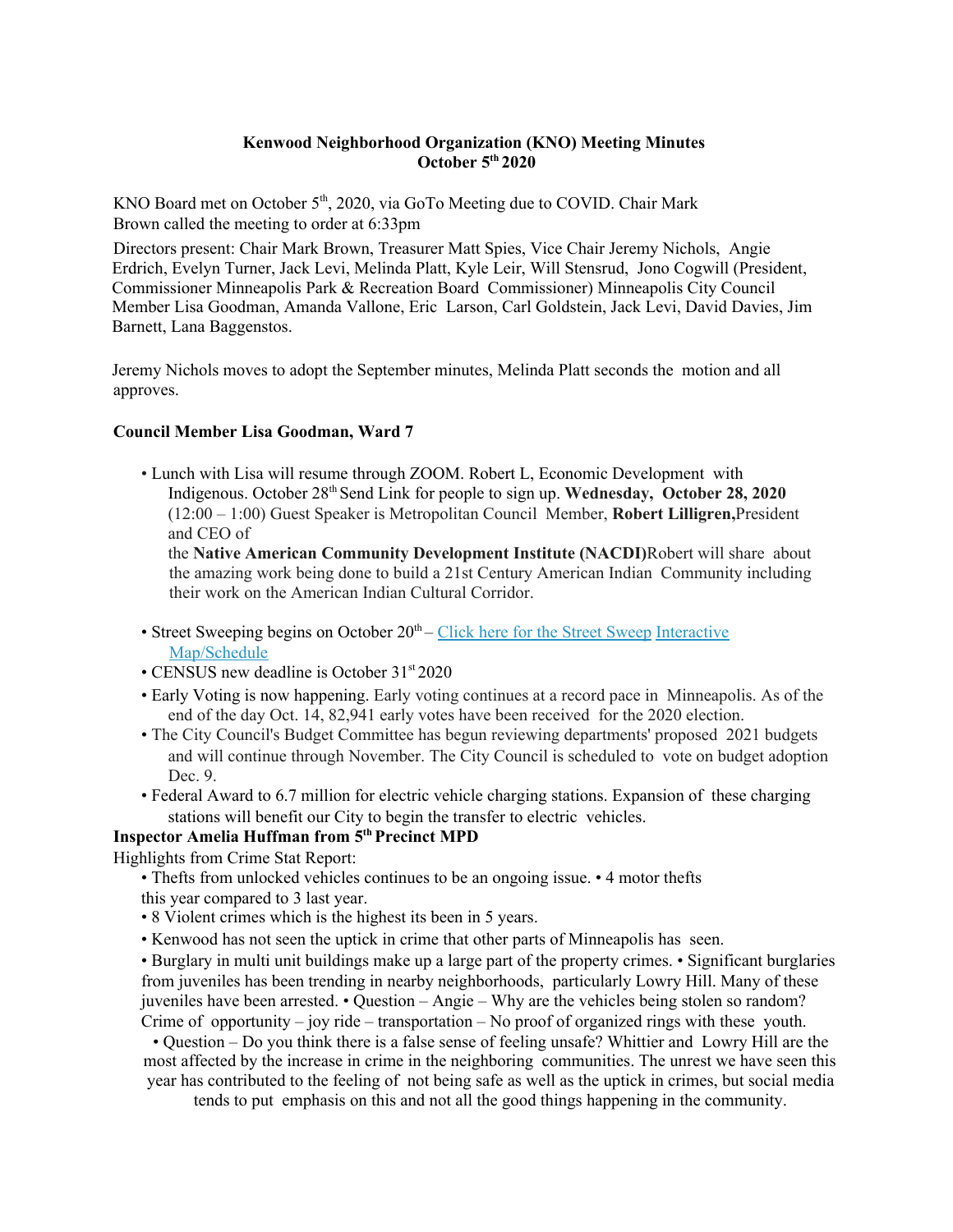- Question Do you feel most crime incidents are being reported? Apps like Nextdoor and Citizen are not always correct. Citizens is notorious for mixing up the North and South sides. You can always call or email Jessica Kawas if you have a question about a particular incident that you have read about on social sites.
- Question Is there a correlation between the crime and homeless problem happening? The encampments can be problematic with drug use, assault and trafficking behavior but it is not the sole cause of the uptick in crime we are seeing.
- Question With the LRT Green Line opening in 2023 with 3 different jurisdictions, do you see this as a potential issue? MPD works closely with Park Police and Metro Transit. There are issues with transit stations along the line with crime and when the LRT opens the green line
- those areas will be monitored.

# **Jessica Kawas, Crime Prevention Specialist Civilian from MPD**

Tips to Stay Safe When You Are Out and About

- Carry only what you need. Do not take large amounts of cash or unnecessary personal items with you.
- Pat attention to your surroundings. Trust your instincts. Be aware of strangers loitering in your area.
- Don't get distracted: keep your eyes open and off your phone.
	- Keep your phone and other electronics out of sight so you don't tempt thieves.
- Call 911 for any suspicious activity, such as strangers walking in yards or between houses, the sound of glass breaking or loud banging, and unfamiliar trucks or vans lingering in your alley.

# **Jono Cowgill, Minneapolis Park Board Commissioner**

- Preservation of investment of youth programming will be focused on to eliminate low level crime opportunities.
- The Park Board is inclined to support CAC recommendations and will be taking public comments very seriously. Southwest Service Area Master Plan (https://www.minneapolisparks.org/park\_care\_\_improvements/park\_projects/c urrent\_projects/southwest\_service\_area\_master\_plan/)

### **Resident Voices**

• A discussion regarding the redistricting of schools for our families should be presented in the near future.

### **SWLRT Update with David Davies, Community Outreach Coord.**

- 21<sup>st</sup> Street Station looking at getting concrete poured before winter sets in for platform work.
- Vibratory rolling as earthwork continues to happen with storm water work. You can always reach out to the project office if concerns about possible damage due to vibratory rolling.
- Excavation will be happening on the bridge over the channel and will be a bit disruptive for the localized area.
- September 30<sup>th</sup> was the Rail Safety Annual meeting coordinated through the City and Legislative Office. https://metrocouncil.org/Transportation/Projects/Light Rail-Projects/Southwest-LRT/Public-Involvement.aspx

# **Amy Morgan, City of Minneapolis Public Works**

Franklin Ave Project – 2021 Resurface https://drive.google.com/file/d/1bnLIkD6UuN\_lNkmxtZi\_jhX2\_2ME4tWl/view?usp=shar ing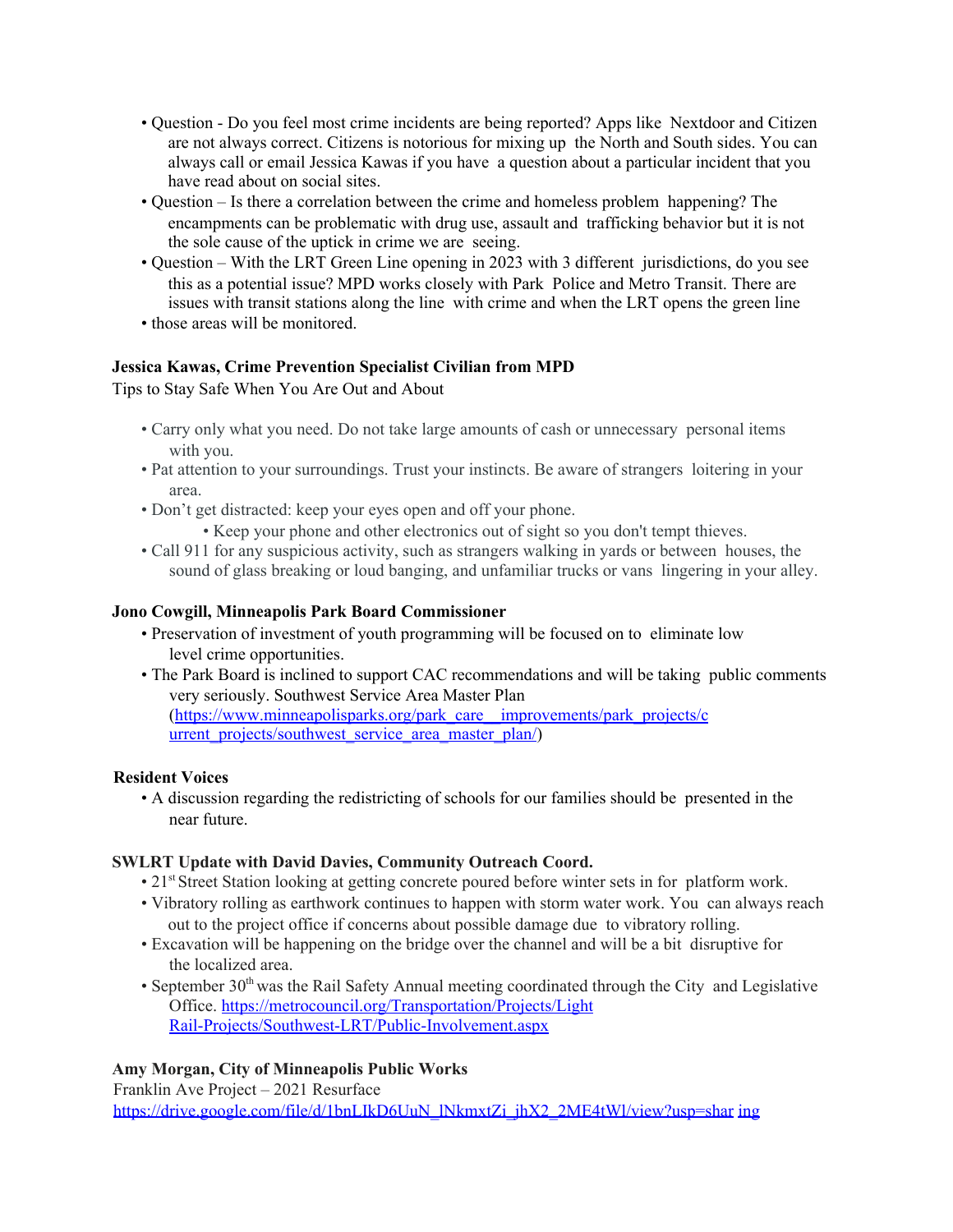#### **Thrill Kenwood 2020, Amanda Vallone**

• A request that the annual Halloween themed event that usually takes place at Kenwood Park move forward with a Covid Conscious event plan. This event would be transformed into a Virtual event and the dance Thriller would be

performed through live facebook rather than a real live audience on Saturday, October 24<sup>th</sup> with a week long of daily family fun challenges to do from home. This would conclude on Saturday, October 31<sup>st</sup> at East Cedar Lake Beach with a

socially distanced Walk in the Storybook Woods and a special Fill the Van event with Joyce Foodshelf, this year's non profit organization as we stock them up with some of their needs.

**Board Motion –** Angie Erdrich made a motion to approve the \$1,000 for Thrill Kenwood annual event to happen virtually with a covid conscious in person event at East Cedar Lake Beach. Jeremy Nichols 2<sup>nd</sup> the motion and all were in favor. Motion passed.

Directors agreed to convene a committee to discuss an initiative to engage Kenwood neighbors with both a formal survey effort and associated communications/meetings aimed at gauging neighborhood priorities. It has been more than two years since a survey was conducted to support the development of the Neighborhood Priority Plan that KNO used to establish priorities and guide funding and resource allocations. The committee will bring ideas to the full board's November meeting to set dates and plans for future neighborhood outreach and engagement as well as an initial survey design concept.

### **Neighborhoods 2020**

Evelyn Turner submitted comments on the Neighborhoods 2020 on behalf of KNO. She also reported that it appears that funding to most neighborhoods is proposed to be cut, and it is not clear what the city's expectations for the use of funding would be.

Now that the public comment period has closed on the Neighborhoods 2020 draft program guidelines, the Neighborhood & Community Relations Department (NCR) reviewed the 244 public comments received and is creating a summary. The comments and summary will be available on the Neighborhoods 2020 webpage before the City Council takes action.

The meeting was adjourned by Chair Mark Brown at 8:16pm.

### **Action Between Meetings - All**

KIAA Board Priorities 2017-2019 (standing topic and reminder)

- Address Southwest Light Rail Issues
- Protect our Lakes/Parks/Environment
- East Cedar Lake Beach Safety
- Support Kenwood Rec Center, School, and Neighborhood Events
- Contract consultant to assist with communication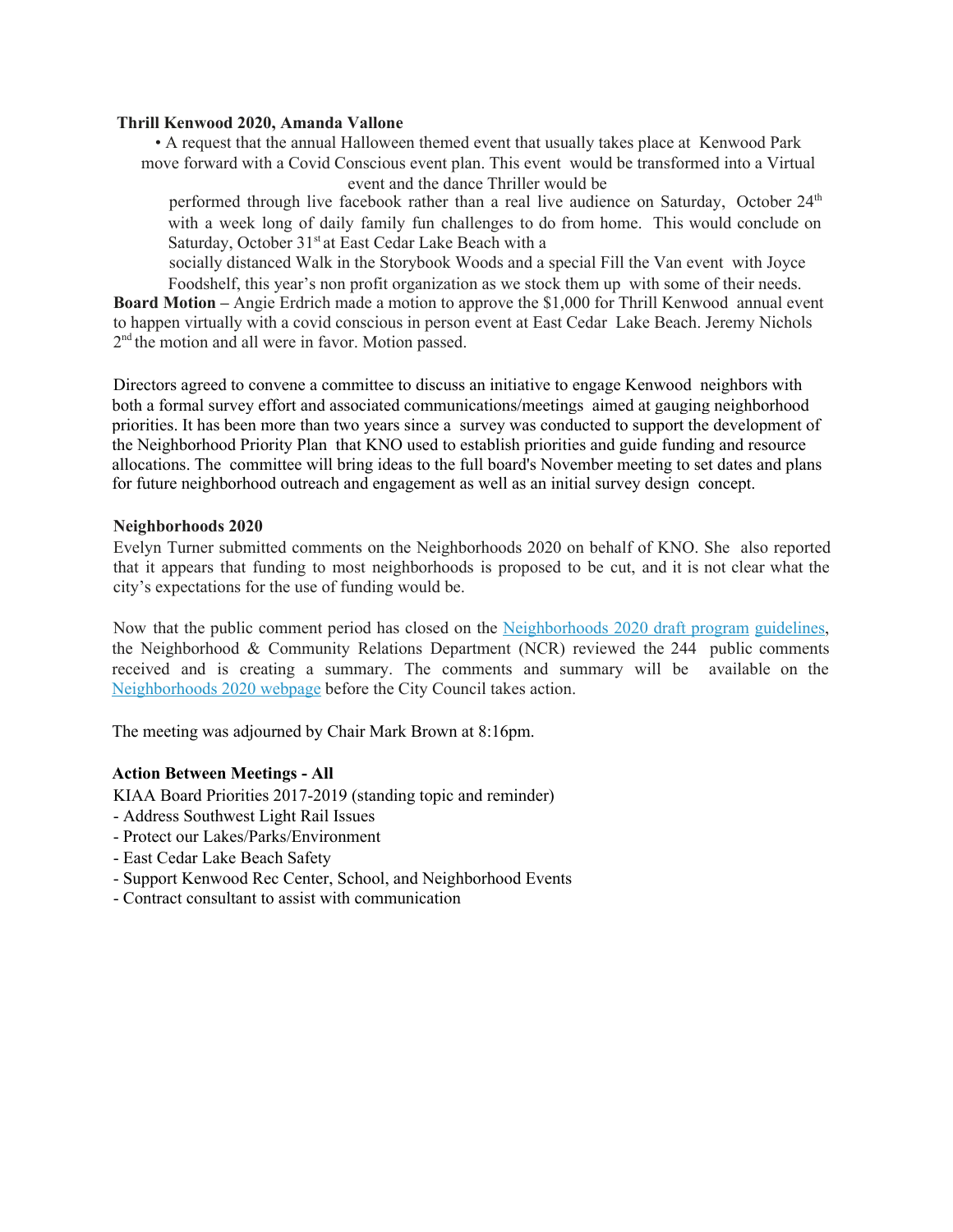# **Kenwood Neighborhood Organization (KNO) Meeting Minutes November 2, 2020**

KNO Board met on November 2, 2020, via GoTo Meeting due to COVID. Chair Mark Brown called the meeting to order at 6:34pm

Board Members present: Chair Mark Brown, Treasurer Matt Spies, Evelyn Turner, Jeremy Nichols, Jack Levi, Will Stensrud, and Angie Erdrich. Also present: Council Member Lisa Goodman, SWLRT Community Outreach Coord David Davies, Captain Calvin Noble, KNO Coord. Amanda Vallone, Dana Fox and Jim Barnett.

Mark Brown requested a motion to approve the agenda. Evelyn Turner moved to approve the agenda and Jack Levi seconded. Motion passed.

### **Council Member Lisa Goodman, Ward 7**

- Lunch with Lisa in October was a success with Robert Lilligren, the President and CEO of the Native American Community Development Institute. The next Virtual event will feature the Dayton Project. Suggestions for Lunch with Lisa topics are welcome.
- Street sweeping continues. Keep an eye on the interactive map on the website for the most up-to-date schedule, and as always, watch for signs on your street at least 24 hours before a planned sweep.

• The week of November  $16<sup>th</sup>$  is the last week for yard waste pick up by the City. • There are openings for 7<sup>th</sup> Ward residents on the following City committees: Public Health Advisory, Race Equity Advisory and Mayor's Advisory Committee on People with Disabilities.

• 72% of our precinct voted early. Communications between City, State and Feds relating to poll safety was very good.

• Public hearings on the 2021 budget will be held on November  $16<sup>th</sup>$  at 10am and December  $2<sup>nd</sup>$  at 6:05pm. The City Council will vote on the budget on December  $9<sup>th</sup>$ . • The City extended the comment period for the draft built form regulations to Nov. 9. The public comment period closes with a public hearing before the Minneapolis Planning Commission, which will vote on forwarding a recommendation to the City Council. Evelyn Turner will take a look at this to see if any comments can be made in time.

- Question: Jeremy asked if private security vehicles needed to be marked and the answer was No.
- Question: Amanda asked if the old Neighborhood Watch Signs should be removed since they were from the 80's and seem to be causing some confusion. No specific answer was given.
- There is a pattern of increased crime all across the nation. The City's prime concern should be to maintain a safe city that includes officers on the ground.

### **SWLRT Update with David Davies, Community Outreach Coord.**

• SWLRT construction will slow down over the winter months just a bit. • The first of the 7 to 10 inch thick cement slabs that will form the base of the SWLRT tunnel will be poured in early December. This will involve continuous cement truck activity.

# **Crime Update from Captain Noble from Minneapolis Park Police**

• Across the City there was a 70% uptick in Crime across the parks this year. • Due to the pandemic and other unrest throughout the City the park police are currently down officers per shift but maintaining the minimum needed. • Captain Noble thanked KNO for being such an involved neighborhood in creating family friendly programming at East Cedar Lake Beach. This has contributed to the lower offense numbers seen at ECLB.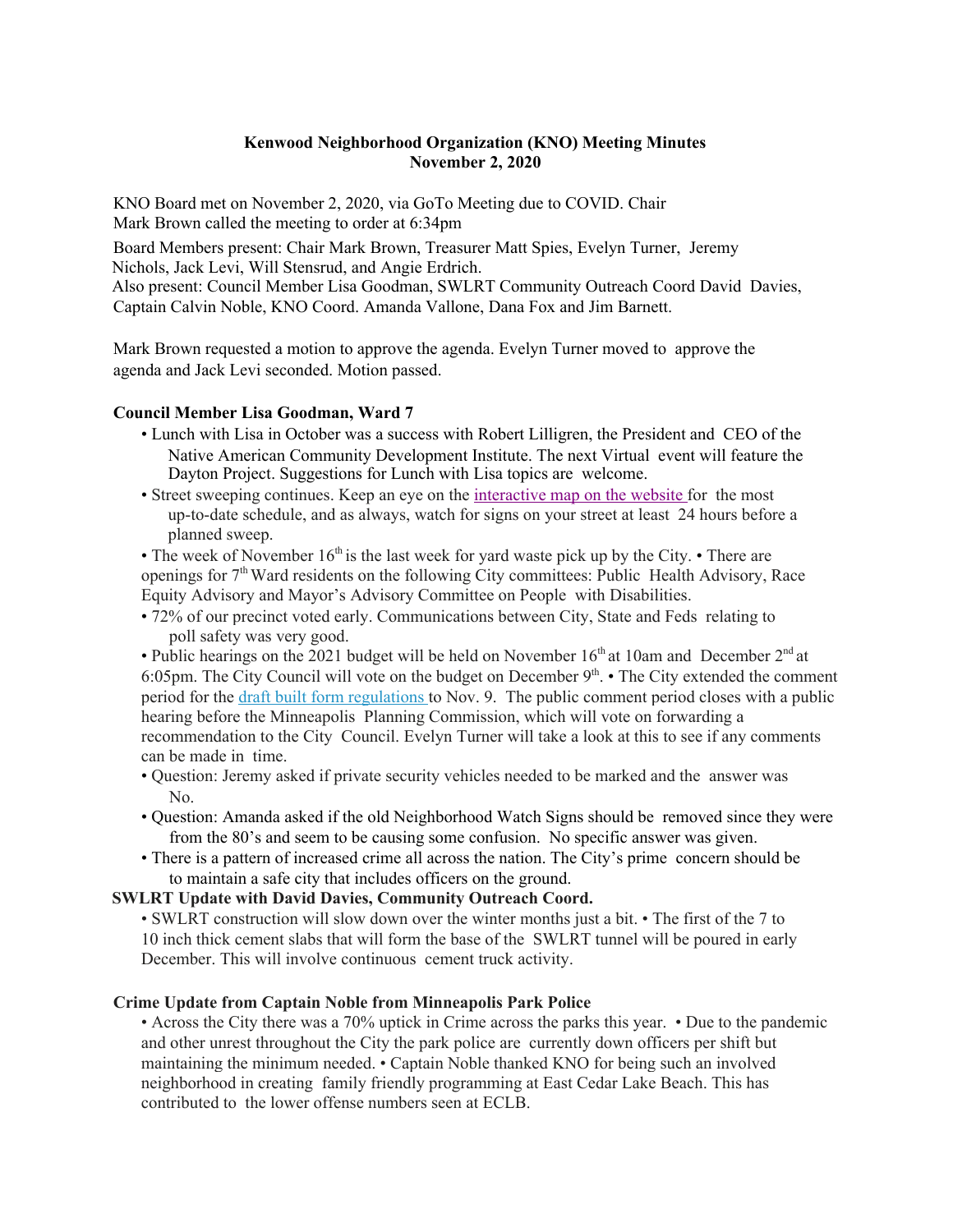• The Minneapolis Park Police were contracted from KNO a total of \$2971 to patrol the East Cedar Lake Beach which provided 12.5 shifts at ECLB from July  $31<sup>st</sup> -$  August  $30<sup>th</sup>$  on Friday, Saturday and Sunday nights. MPD assisted in clearing out the beach at 10 closing times during the summer months. Below is a summary of the # of offenses at East Cedar Lake Beach in the last 8 years. • 2020: 44 offense reports

- 2019: 76 offense reports
- 2018: 110 offense report
- 2017: 95 offense reports
- 2016: 49 offense reports
- 2015: 75 offense reports
- 2014: 120 offense reports
- 2013: 134 offense reports

#### **Thrill Kenwood 2020 Event Recap – Amanda Vallone**

- This year due to Covid KNO hosted a Virtual week of daily TK2020 activities on the KNO facebook page to engage families in fun seasonal activities using their creativity. ARTrageous Adventures presented the family that engaged the most a Thrill Kenwood BOXED Adventure to an enthusiastic family that participated in every challenge.
- This week long virtual event led up to the Halloween event on Saturday, October 31<sup>st</sup> down at East Cedar Lake Beach where the Joyce Uptown Foodshelf brought their van to collect food items. The community came together and filled the van for Halloween. Amanda Vallone and Melinda Platt (the newest KNO Board Student Board Member) organized a Storybook Scavenger Hunt in the East Cedar Lake Woods that was very successful with more than 45 families attending and keeping a socially distanced and covid conscious walk through the woods. The Minnesota Dance Collaborative preformed a dance from The Rocky Horror Picture Show as well. \*Please check out the photos on the Kenwood Neighborhood Organization's facebook page.

### **East Cedar Lake Beach Update – Will Stensrud**

• Will would like to get a meeting on the calendar with other ECLB committee members to discuss the 2021 beach season and its budget for events.

#### **Treasurer Update – Matt Spies**

• Treasurer provided a quick update on activity over the past month. The meeting was adjourned by Chair Mark Brown at 8:03pm.

Action Between Meetings - All

Kenwood Neighborhood Organization Board Priorities 2018-2019

- Address Southwest Light Rail Issues
- Protect our Lakes/Parks/Environment
- East Cedar Lake Beach Safety

- Support Kenwood Rec Center, School, and Neighborhood Events - Contract consultant to assist with communication/compliance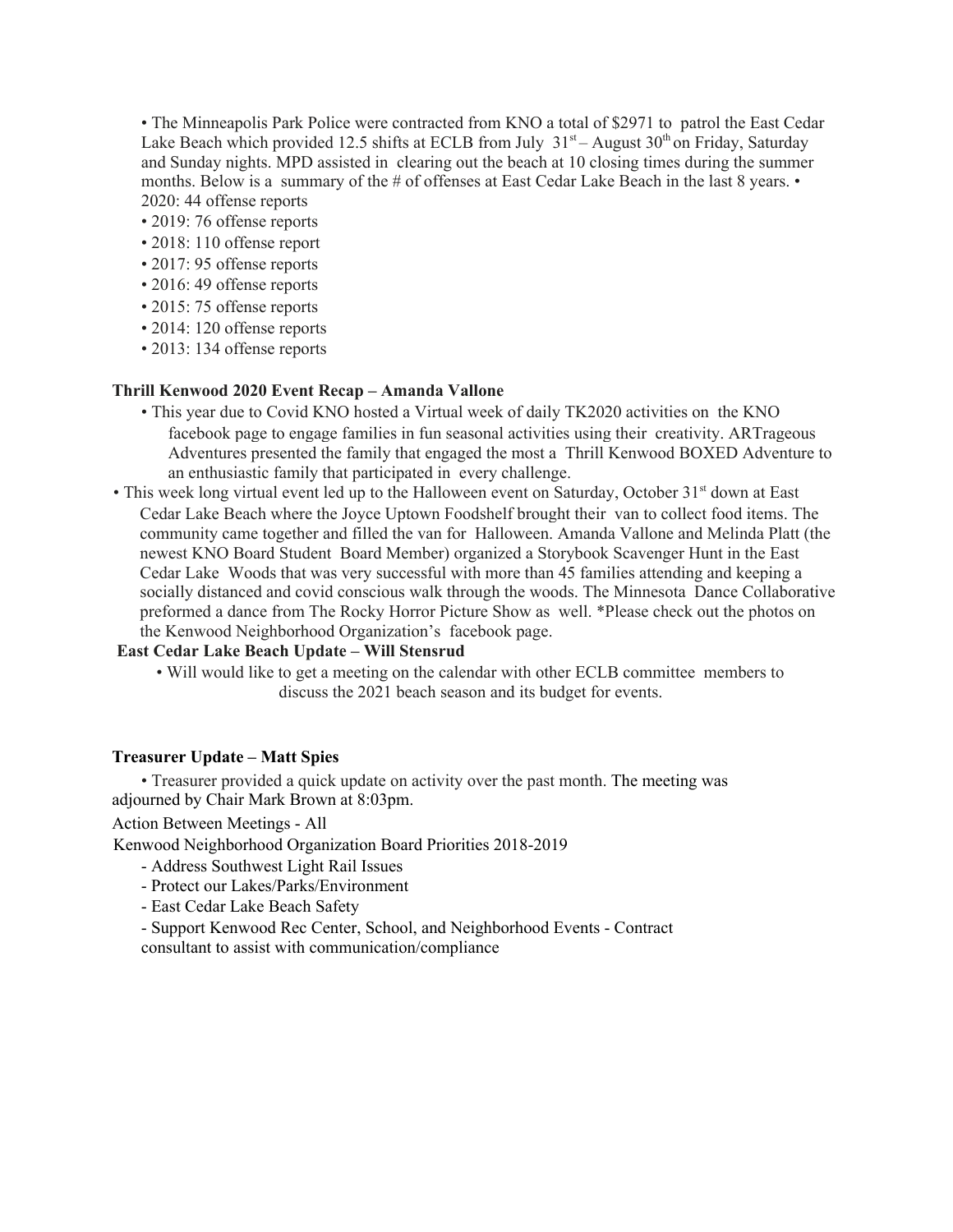# **Kenwood Neighborhood Organization (KNO) Meeting Minutes Monday, December 7, 2020**

KNO Board met on December 7, 2020, via GoTo Meeting due to COVID.

Chair Mark Brown called the meeting to order at 6:33pm

Board Members present: Chair Mark Brown, Vice Chair Jeremy Nichols, Treasurer Matt Spies, Evelyn Turner, Jack Levi, Will Stensrud, Melinda Platt and Angie Erdrich. Also present/guests: Council Member Lisa Goodman, SWLRT Community Outreach Coord David Davies, MPRB Commissioner Jono Cowgill, Coord. Amanda Vallone, Jim Barnett, LaLeeta Bilbro, Colette Klaus, Lana Baggenstos, Margit & Tom Berg, Margaret Walters and Jody Strakosch.

Mark Brown requested a motion to approve the agenda. Jeremy Nichols moved to approve the agenda and Evelyn Turner seconded. Motion passed.

# **Council Member Lisa Goodman, Ward 7**

- To help pets find their forever homes for the holidays, Minneapolis Animal Care  $\&$  Control is waiving adoption fees for all adoptable animals during the month of December. Browse adoptable animals at [www2.minneapolismn.gov/animals/adopt](http://www2.minneapolismn.gov/animals/adopt)
- Budget Committee met on December  $2<sup>nd</sup>$  and the Public Hearing is set for December 9<sup>th</sup> at 4pm.
- A 5.7 million dollar cut for MPD was passed however a 5 million increase to overtime pay for existing officers was approved for contingency budget. Lisa stated that other alternative public safety measured are not fully in place and that cutting the MPD budget may not have been the best choice.
- Question Who makes the decision if a 911 call requires a mental health response or a police response. Answer: The 911 call center has a procedure in place based on the Cobra responder model that is used to make these decisions.
- Four new emergency shelter locations |Total investment of \$15.2 million for 200 total beds
	- **Homeward Bound**, 50 beds for Native American adults, \$7.5 million total investment, planned opening December 1
	- **Lerner Building**, 100 separate units in an "indoor village" for people currently experiencing unsheltered homelessness, \$6 million total investment, planned opening end of December
	- **Salvation Army emergency shelter**, 30 beds for women experiencing unsheltered homelessness, \$1.3 million total investment, planned opening December 1
	- **Simpson Housing emergency shelter**, 20 beds for women experiencing unsheltered homelessness on a separate floor of Simpson Housing's existing emergency shelter location, \$400,000 total investment, opened in October

### **SWLRT Update with David Davies, Community Outreach Coord.**

- There may be a few extended hours if approved by the City, but trying to keep minimal.
- Some concerns were raised by Kenwood residents regarding pumping water from bridge site. Impacts will not affect recreational activities and are in the process of discussing and working on this concern with contractor and other departments.
- There is a high level of activity happening near Burnham Rd and Met Council will continue to work with contractor to keep areas outside fence line clean and safe.
- Met Council is currently digging the tunnel in 100-foot "cells," starting at around Depot St and 28th St., and working outward. The tunnel will have a 9-foot-thick cement floor. The first cell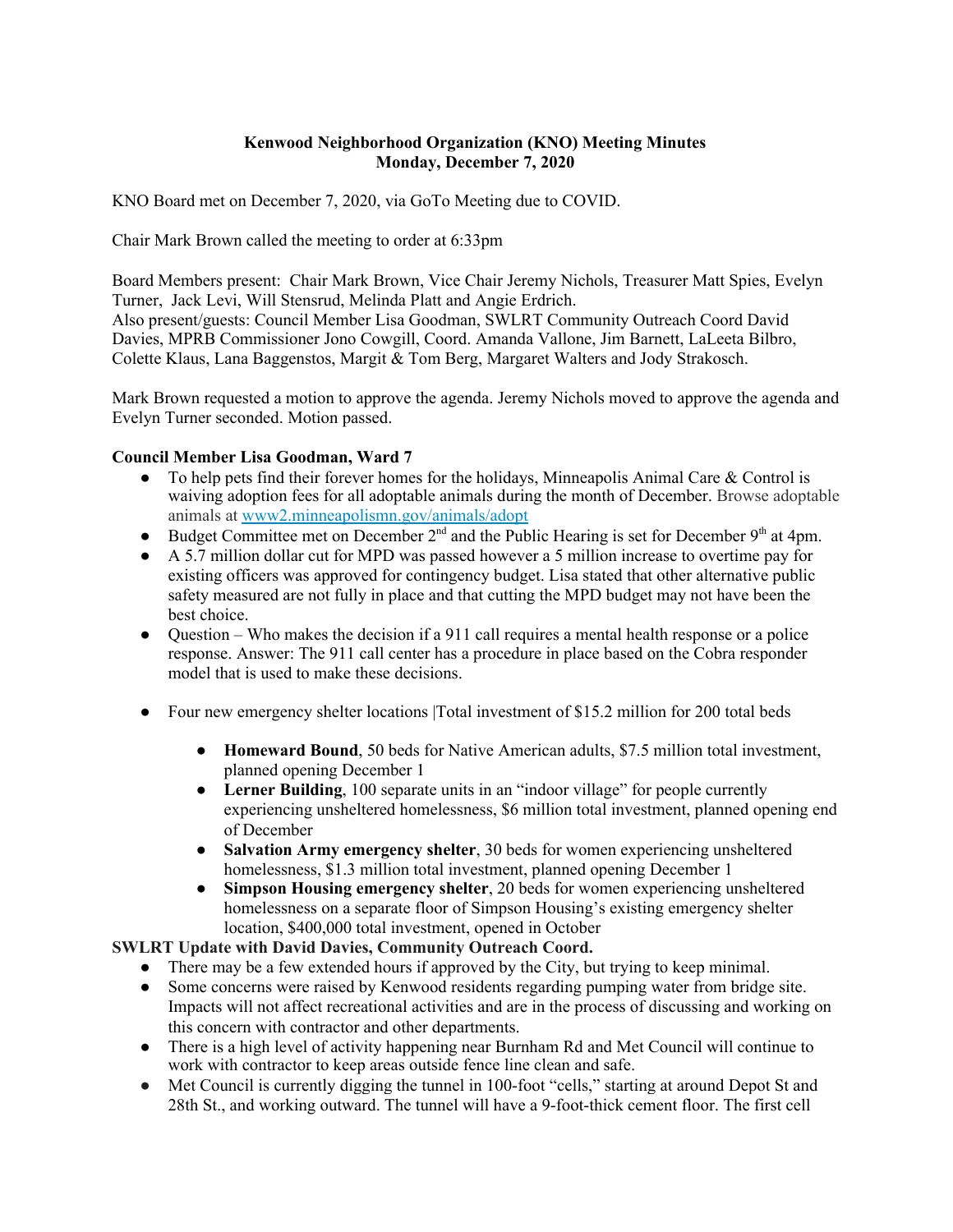requires about 150 truckloads of concrete, with 12 to 14 hours per pour, and 3 to 5 weeks between pours. Pouring is expected to begin in early January and requires extended site work hours. The neighborhood will be notified ahead of time. It will be loud in the area, truck backup alarms and pumping equipment sounding particularly between Midtown Greenway and Cedar Lake Parkway.

• Pile driving continues at the Cedar Lake Channel through the week of Dec 14 for the southern bridge abutment. Piling for the north abutment may begin as early as the week of Jan 4 and lasts 10-14 days.

# **MPRB Commissioner Update – Jono Cowgill**

- The Park Board is slated to pass the proposed budget on December 9<sup>th</sup>.
- **●** Some adjustments were made to increase front line staff to expand opportunities for interns to come on board.
- **●** The focus remains on engaging youths through programming.
- **●** Question was asked regarding skating rinks and the Loppet event this year. Answer Jono will look into these two questions and get back to the KNO Board soon with an answer.

## **Supporting our Kenwood Main Street Businesses – Matt Spies**

- **●** Matt Spies asked the KNO Board about their thoughts on how the organization could best support its neighborhood business district.
- **●** After much discussion, Matt Spies will connect with each of the business owners to determine what their immediate needs are during this time, as they may be different from each other.

### **Communications & Outreach – Contractor Resources & Budget**

- Amanda Vallone's current contract will be ending on December 31 2020. She has requested an annual increase from \$5k to \$7.5k for the 2021 contract. Her duties increased 6 months ago to include taking minutes and an increase in emails going out to residents. In 2021 Amanda has requested that a printed KNO Newsletter go out 4 times a year rather than the 2 times a year it has in the past years.
- Board action: motion passed with no "nays" for the board chair to enter into a new contract, in consultation with board executive committee, with Amanda Vallone for communications whereby the total amount is not to exceed \$7500 annually.

# **Neighborhood Engagement Update – Committee Report**

- The Neighborhood Priorities  $&$  Survey committee met and discussed the next steps for a community survey. Some of the items that came out of that meeting were to:
	- **1.** Create a Door Hanger Campaign to create awareness on KNO and the ways residents receive their information.
	- **2.** Create a Neighbor Forum with a speaker series joining the efforts of CIDNA, our neighboring neighborhood.
	- 3. Keep the survey as open ended as possible to truly capture the voices of our Kenwood residents.

### **East Cedar Lake Beach Update – Will Stensrud**

- November 30<sup>th</sup> Meeting #3 of the Community Advisory Committee (CAC) for the Cedar Lake-Lake of the Isles Master Plan provided an opportunity to highlight KNO's community engagement initiatives and vision. KNO's Will Stensrud produced a [video](https://www.youtube.com/watch?v=sgvap3QNUeI&feature=youtu.be) on East Cedar Lake Beach Improvements which was shared with the CAC and included with other meeting materials here:
	- [https://www.minneapolisparks.org/project\\_updates/cac-meeting-3/](https://www.minneapolisparks.org/project_updates/cac-meeting-3/)
	- Full project site: [https://www.minneapolisparks.org/park\\_care\\_\\_improvements/park\\_projects/current\\_projects/ced](https://www.minneapolisparks.org/park_care__improvements/park_projects/current_projects/cedar-lake-lake-of-the-isles-cedar-isles-master-plan/) [ar-lake-lake-of-the-isles-cedar-isles-master-plan/](https://www.minneapolisparks.org/park_care__improvements/park_projects/current_projects/cedar-lake-lake-of-the-isles-cedar-isles-master-plan/)